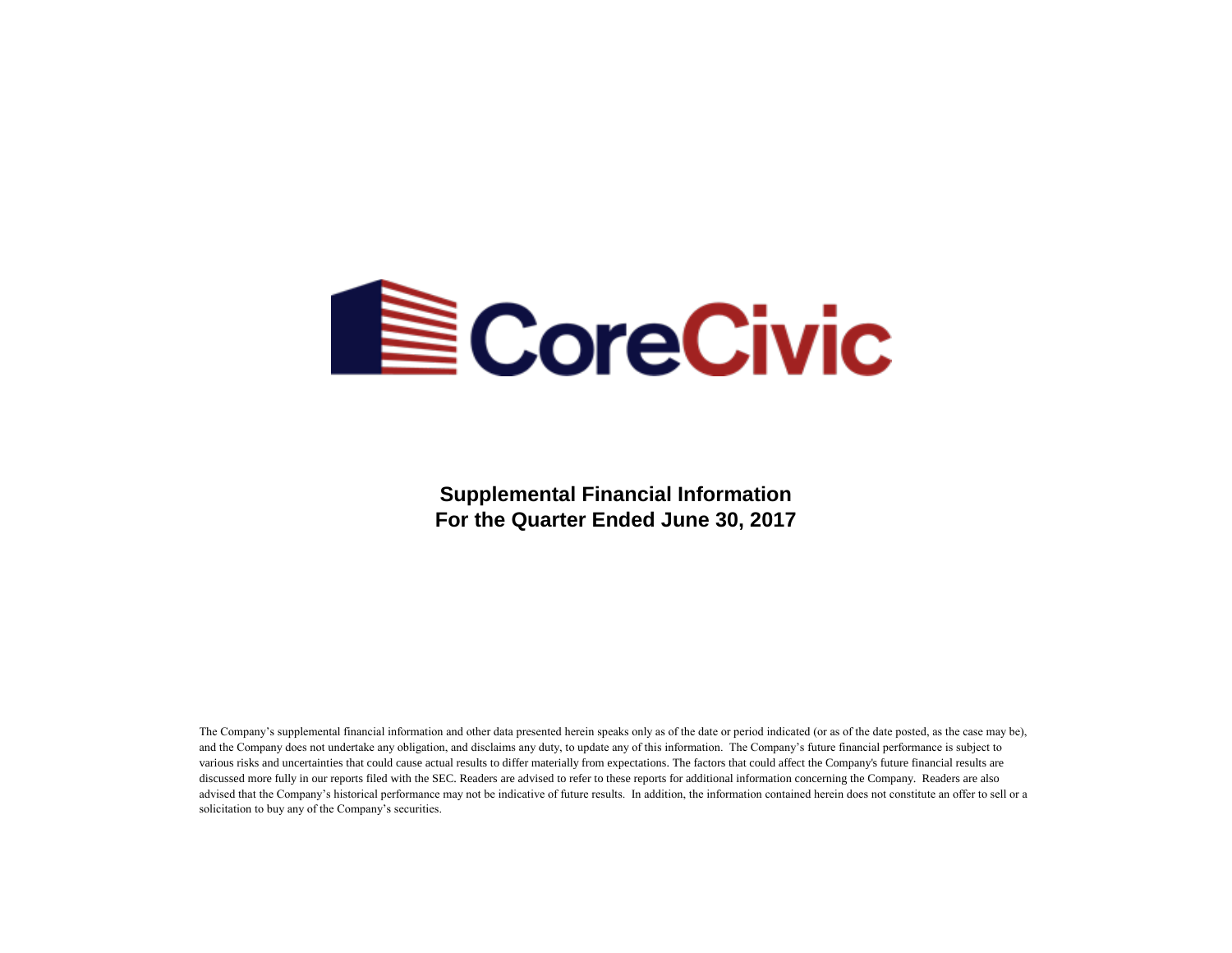# **CoreCivic, Inc.**

**Supplemental Financial Information For the Quarter Ended June 30, 2017**

# **TABLE OF CONTENTS**

| Consolidated Balance Sheets 2                                                                                |  |
|--------------------------------------------------------------------------------------------------------------|--|
| Consolidated Statements of Operations <b>Consolidated Statements</b> of Operations 3                         |  |
| Reconciliation of Basic to Diluted Earnings Per Share <b>Conserverse Conserverse Authority</b> 1             |  |
| Calculation of Adjusted Diluted Earnings Per Share <b>Calculation</b> of Adjusted Diluted Earnings Per Share |  |
| Funds From Operations 6                                                                                      |  |
|                                                                                                              |  |
|                                                                                                              |  |
| Analysis of Outstanding Debt 10                                                                              |  |
| Selected Operating Ratios 2014 11                                                                            |  |
| Partner Information 12                                                                                       |  |
| Facility Portfolio 2008 13                                                                                   |  |
| Research Coverage / Credit Ratings <b>Constant Coverage / Credit Ratings</b> 19                              |  |

Damon T. Hininger, President and Chief Executive Officer David M. Garfinkle, Chief Financial Officer 10 Burton Hills Boulevard Nashville, TN 37215 Tel.: (615) 263-3000 Fax: (615) 263-3010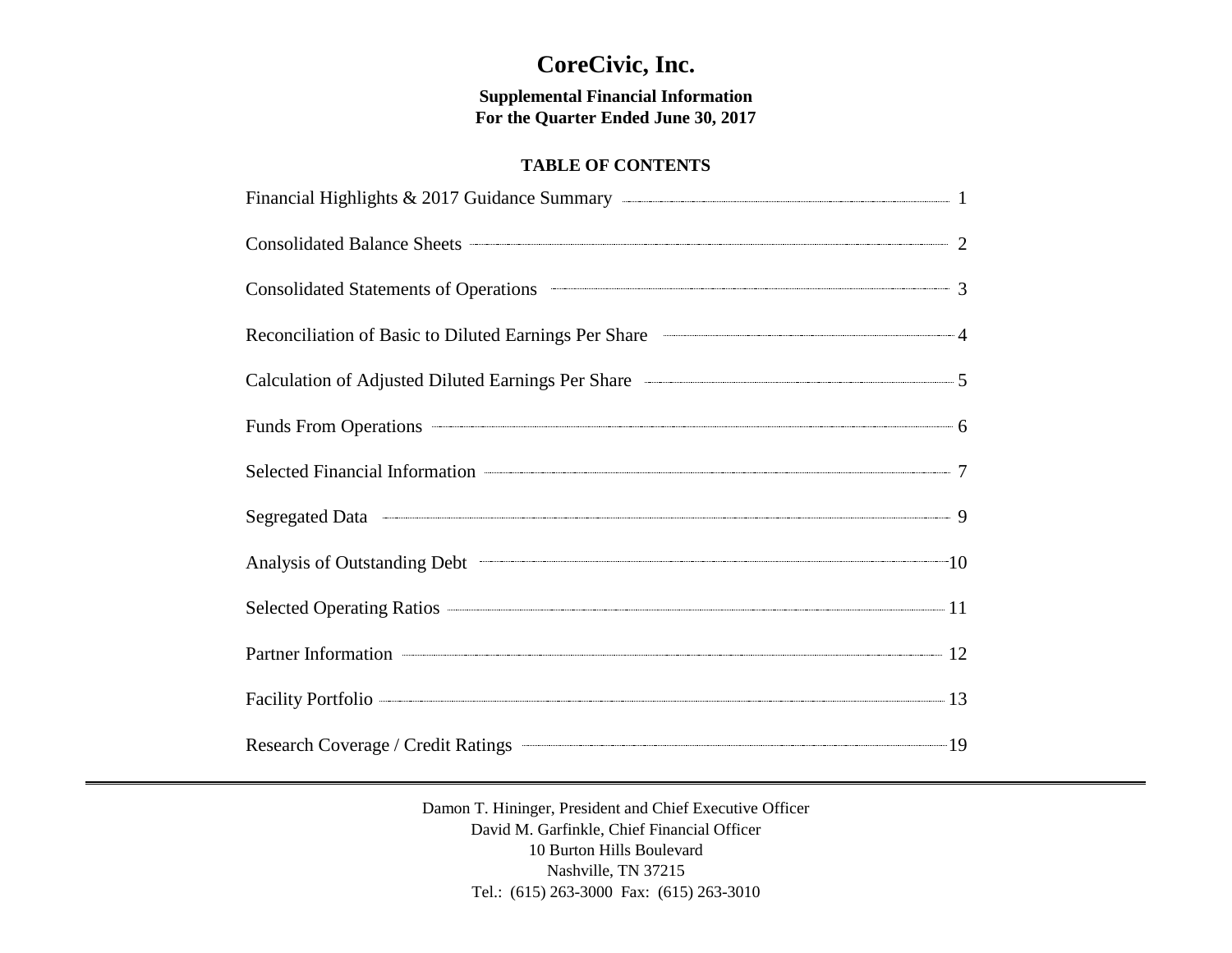#### **FINANCIAL HIGHLIGHTS**

(Unaudited and amounts in thousands, except per share amounts)

|                                    |      | For the Three Months Ended<br><b>June 30,</b> |      |      |      |      | For the Six Months Ended<br><b>June 30,</b> |      |  |  |  |
|------------------------------------|------|-----------------------------------------------|------|------|------|------|---------------------------------------------|------|--|--|--|
| <b>Adjusted Diluted EPS</b>        | 2017 |                                               | 2016 |      | 2017 |      | 2016                                        |      |  |  |  |
|                                    | S    | 0.39                                          | \$   | 0.49 | S.   | 0.81 | S                                           | 0.89 |  |  |  |
| <b>Normalized FFO Per Share</b>    | \$   | 0.59                                          | \$   | 0.69 | \$   | 1.21 | S                                           | 1.29 |  |  |  |
| <b>AFFO Per Share</b>              | S    | 0.56                                          | S    | 0.65 | S    | 1.18 | S                                           | 1.26 |  |  |  |
| <b>Debt Leverage</b>               |      | 3.6x                                          |      | 3.3x |      | 3.5x |                                             | 3.5x |  |  |  |
| <b>Fixed Charge Coverage Ratio</b> |      | 5.7x                                          |      | 7.0x |      | 5.8x |                                             | 6.6x |  |  |  |

### **GUIDANCE SUMMARY**

|                                                        | Q3 2017       |         |               | Full Year 2017  |                           |                  |               |                  |
|--------------------------------------------------------|---------------|---------|---------------|-----------------|---------------------------|------------------|---------------|------------------|
|                                                        |               | Low-End |               | <b>High-End</b> |                           | Low-End          |               | <b>High-End</b>  |
| Net income                                             | \$            | 37,500  | \$            | 39,600          | \$                        | 177,200          | \$            | 182,200          |
| Expenses associated with mergers and acquisitions      |               | 400     |               | 400             |                           | 1,500            |               | 1,500            |
| Asset impairments                                      |               | 1,000   |               | 1,000           |                           | 1,300            |               | 1,300            |
| Adjusted net income                                    | \$            | 38,900  | \$            | 41,000          | \$                        | 180,000          | \$            | 185,000          |
| Net income                                             | \$            | 37,500  | \$            | 39,600          | \$                        | 177,200          | \$            | 182,200          |
| Depreciation of real estate assets                     |               | 23,300  |               | 23,300          |                           | 93,500           |               | 94,000           |
| <b>Funds From Operations</b>                           | $\mathbf S$   | 60,800  | \$            | 62,900          | $\mathsf{\$}$             | 270,700          | $\mathsf{\$}$ | 276,200          |
| Expenses associated with mergers and acquisitions      |               | 400     |               | 400             |                           | 1,500            |               | 1,500            |
| Asset impairments                                      |               | 1,000   |               | 1,000           |                           | 1,300            |               | 1,300            |
| Normalized Funds From Operations                       | \$            | 62,200  | $\mathsf{\$}$ | 64,300          | $\mathsf{\$}$             | 273,500          | $\mathsf{\$}$ | 279,000          |
| Maintenance capital expenditures on real estate assets |               | (7,500) |               | (7,500)         |                           | (26,000)         |               | (27,000)         |
| Stock-based compensation and non-cash interest         |               | 5,500   |               | 5,000           |                           | 19,500           |               | 19,500           |
| Other non-cash revenue and expenses                    |               | (500)   |               | (500)           |                           | (3,500)          |               | (3,500)          |
| <b>Adjusted Funds from Operations</b>                  | \$            | 59,700  | \$            | 61,300          | $\boldsymbol{\mathsf{S}}$ | 263,500          | \$            | 268,000          |
| <b>Diluted EPS</b>                                     | \$            | 0.32    | \$            | 0.33            | \$                        | 1.50             | \$            | 1.54             |
| <b>Adjusted EPS</b>                                    | \$            | 0.33    | \$            | 0.35            | \$                        | 1.52             | \$            | 1.56             |
| FFO per diluted share                                  | \$            | 0.51    | \$            | 0.53            | \$                        | 2.28             | \$            | 2.33             |
| Normalized FFO per diluted share                       | \$            | 0.52    | \$            | 0.54            | \$                        | 2.31             | \$            | 2.35             |
| Adjusted Funds from Operations per diluted share       | \$            | 0.50    | \$            | 0.52            | \$                        | 2.22             | \$            | 2.26             |
| Net income                                             | \$            | 37,500  | \$            | 39,600          | \$                        | 177,200          | \$            | 182,200          |
| Interest expense, net                                  |               | 17,500  |               | 17,000          |                           | 68,000           |               | 67,000           |
| Depreciation and amortization                          |               | 36,500  |               | 36,500          |                           | 146,500          |               | 146,500          |
| Income tax expense                                     |               | 3,000   |               | 2,500           |                           | 11,500           |               | 11,000           |
| <b>EBITDA</b>                                          | $\mathbf{\$}$ | 94,500  | $\mathbb{S}$  | 95,600          | \$                        | 403,200          | \$            | 406,700          |
| Expenses associated with mergers and acquisitions      |               | 400     |               | 400             |                           | 1,500            |               | 1,500            |
| Depreciation expense associated with STFRC lease       |               | (4,100) |               | (4,100)         |                           | (16,600)         |               | (16,600)         |
| Interest expense associated with STFRC lease           |               | (1,600) |               | (1,600)         |                           | (6,400)          |               | (6,400)          |
| Asset impairments                                      |               | 1,000   |               | 1,000           |                           | 1,300            |               | 1,300            |
| <b>Adjusted EBITDA</b>                                 | \$            | 90,200  | \$            | 91,300          | \$                        | 383,000          | \$            | 386,500          |
| <b>Capital Expenditures</b>                            |               |         |               |                 |                           |                  |               |                  |
| Prison construction & land acquisitions                |               |         |               |                 | \$                        | 10,000           | \$            | 13,000           |
| Maintenance on real estate assets                      |               |         |               |                 |                           | 26,000           |               | 27,000           |
|                                                        |               |         |               |                 |                           |                  |               |                  |
| Information technology and other assets                |               |         |               |                 |                           | 31,000<br>67,000 |               | 35,000<br>75,000 |
| Total capital expenditures                             |               |         |               |                 | \$                        |                  | \$            |                  |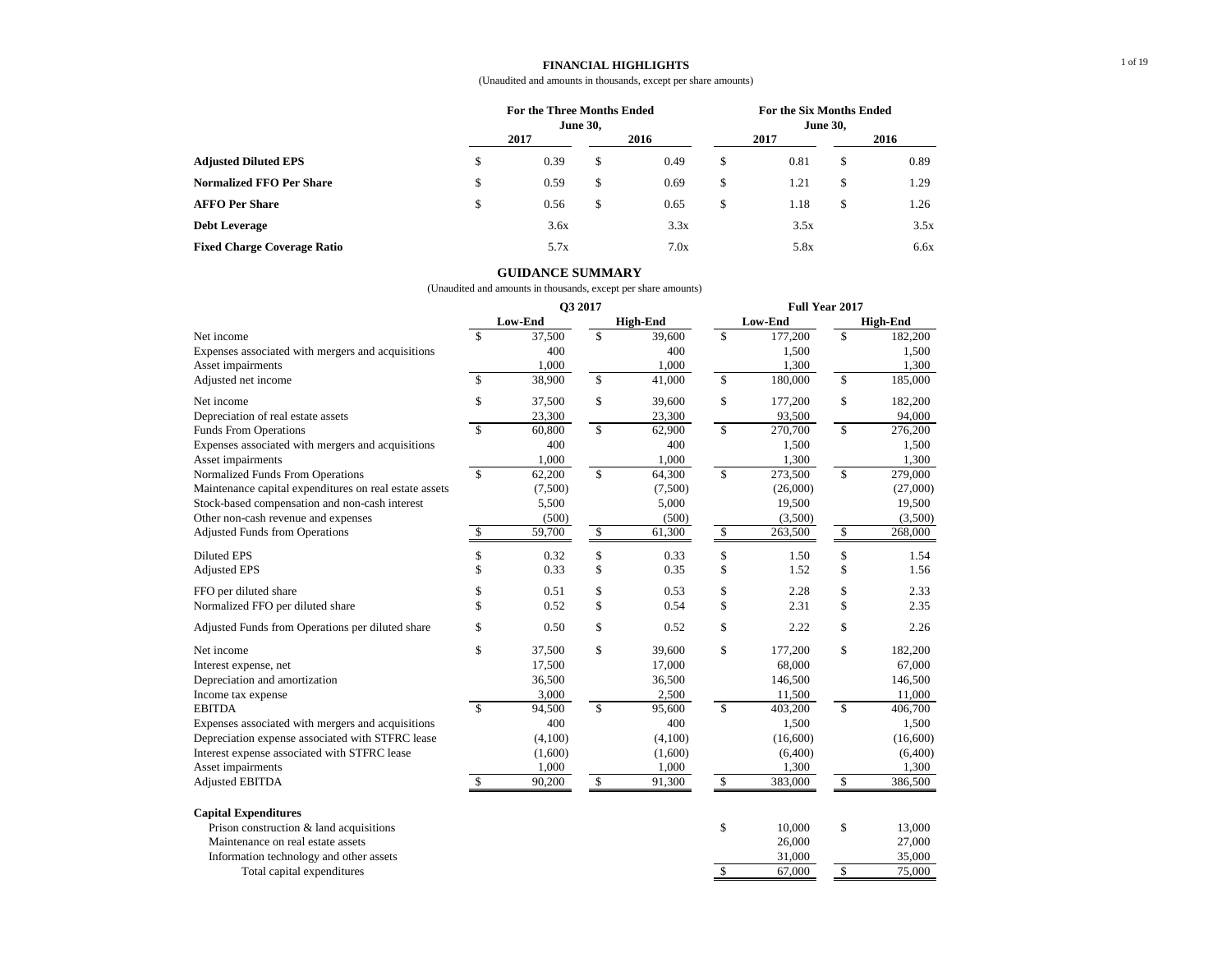# **CONSOLIDATED BALANCE SHEETS**

|                                             | <b>June 30,</b>         | March 31,                          | December 31,                       | September 30,                      | <b>June 30,</b>                    |
|---------------------------------------------|-------------------------|------------------------------------|------------------------------------|------------------------------------|------------------------------------|
| <b>ASSETS</b>                               | 2017                    | 2017                               | 2016                               | 2016                               | 2016                               |
| Cash and cash equivalents                   | \$<br>46,584            | $\overline{\mathcal{S}}$<br>43,164 | $\overline{\mathcal{S}}$<br>37,711 | $\overline{\mathcal{S}}$<br>42,731 | $\overline{\mathcal{S}}$<br>70,843 |
| Accounts receivable, net of allowance       | 206,848                 | 213,027                            | 229,885                            | 222,420                            | 221,427                            |
| Prepaid expenses and other current assets   | 25,620                  | 25,391                             | 31,228                             | 32,742                             | 32,995                             |
| Total current assets                        | 279,052                 | 281,582                            | 298,824                            | 297,893                            | 325,265                            |
| Property and equipment, net                 | 2,806,078               | 2,822,805                          | 2,837,657                          | 2,850,219                          | 2,870,150                          |
| Restricted cash                             |                         |                                    |                                    |                                    |                                    |
| Goodwill                                    | 40,402                  | 38,127                             | 38,386                             | 38,386                             | 38,415                             |
| Non-current deferred tax assets             | 11,537                  | 11,868                             | 13,735                             | 11,973                             | 7,774                              |
| Other assets                                | 87,247                  | 86,236                             | 83,002                             | 87,041                             | 86,146                             |
| Total assets                                | 3,224,316               | 3,240,618<br>\$                    | 3,271,604<br>\$                    | 3,285,512<br><sup>\$</sup>         | 3,327,750<br><sup>S</sup>          |
| <b>LIABILITIES AND STOCKHOLDERS' EQUITY</b> |                         |                                    |                                    |                                    |                                    |
| Accounts payable and accrued expenses       | $\mathbb{S}$<br>243,975 | \$<br>240,586                      | $\mathcal{S}$<br>260,107           | $\mathbb{S}$<br>329,446            | $\mathbb{S}$<br>332,859            |
| Income taxes payable                        | 853                     | 2,601                              | 2,086                              | 1,627                              | 1,139                              |
| Current portion of long-term debt           | 10,000                  | 10,000                             | 10,000                             | 8,750                              | 7,500                              |
| Total current liabilities                   | 254,828                 | 253,187                            | 272,193                            | 339,823                            | 341,498                            |
| Long-term debt, net                         | 1,407,196               | 1,421,182                          | 1,435,169                          | 1,420,155                          | 1,448,142                          |
| Deferred revenue                            | 46,574                  | 50,006                             | 53,437                             | 36,257                             | 45,608                             |
| Other liabilities                           | 52,374                  | 53,082                             | 51,842                             | 45,084                             | 47,875                             |
| <b>Total liabilities</b>                    | 1,760,972               | 1,777,457                          | 1,812,641                          | 1,841,319                          | 1,883,123                          |
| Commitments and contingencies               |                         |                                    |                                    |                                    |                                    |
| Common stock - \$0.01 par value             | 1,182                   | 1,181                              | 1,176                              | 1,176                              | 1,175                              |
| Additional paid-in capital                  | 1,789,337               | 1,784,532                          | 1,780,350                          | 1,776,504                          | 1,768,321                          |
| Accumulated deficit                         | (327, 175)              | (322, 552)                         | (322, 563)                         | (333, 487)                         | (324, 869)                         |
| Total stockholders' equity                  | 1,463,344               | 1,463,161                          | 1,458,963                          | 1,444,193                          | 1,444,627                          |
| Total liabilities and stockholders' equity  | 3,224,316<br>S.         | 3,240,618<br>S.                    | 3,271,604<br><sup>\$</sup>         | 3,285,512<br>S.                    | 3,327,750<br>\$                    |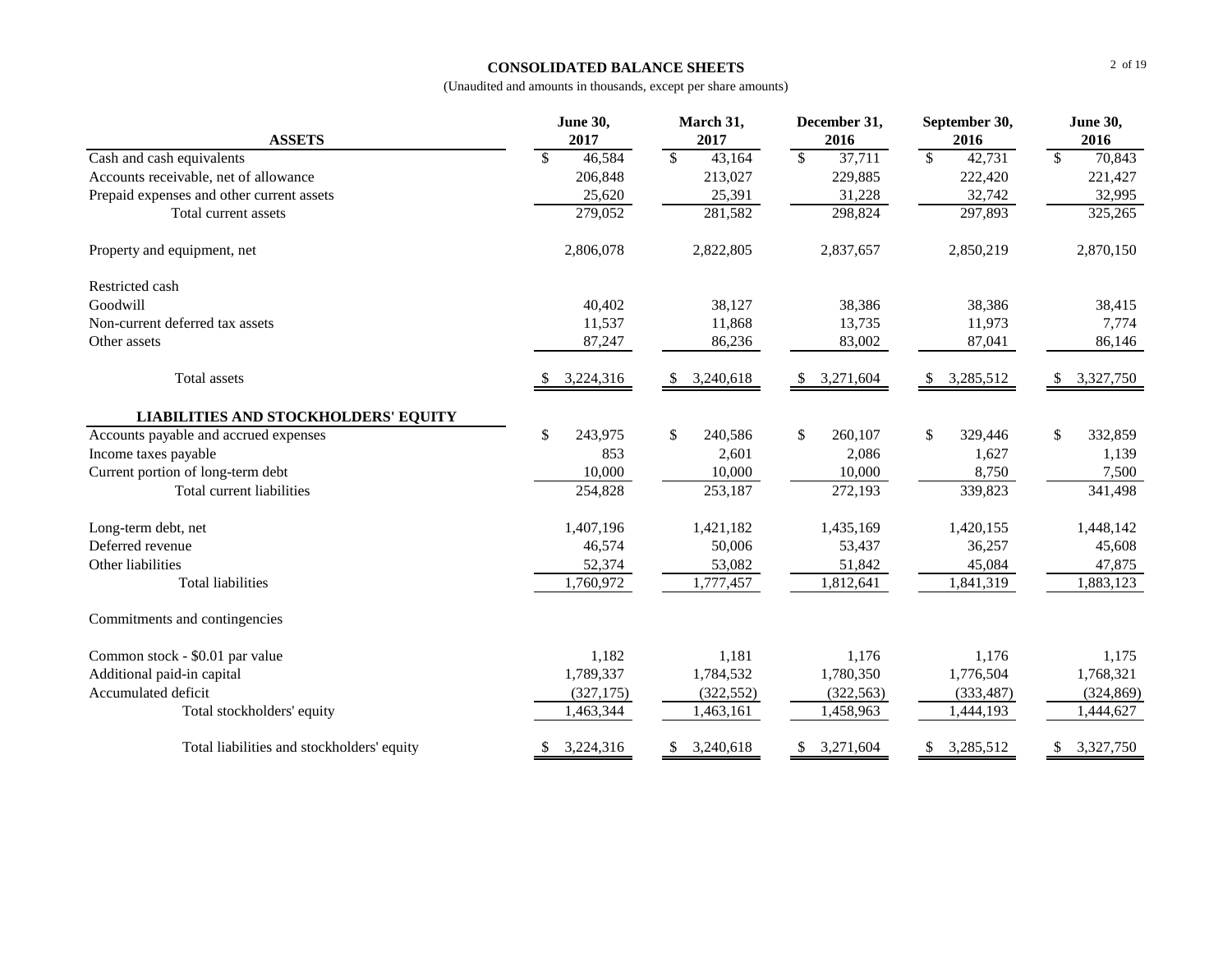# **CONSOLIDATED STATEMENTS OF OPERATIONS**

|                                   |               | <b>For the Three Months Ended</b> |                        |               |         |  |  |
|-----------------------------------|---------------|-----------------------------------|------------------------|---------------|---------|--|--|
|                                   |               | <b>June 30,</b>                   |                        |               |         |  |  |
|                                   | 2017          | 2016                              | 2017                   |               | 2016    |  |  |
| <b>REVENUE:</b>                   |               |                                   |                        |               |         |  |  |
| Owned & controlled properties     | 384,874<br>\$ | \$<br>411,451                     | \$<br>779,470          | \$            | 808,329 |  |  |
| Managed only and other            | 51,519        | 51,880                            | 102,607                |               | 102,387 |  |  |
| Total revenue                     | 436,393       | 463,331                           | 882,077                |               | 910,716 |  |  |
| <b>EXPENSES:</b>                  |               |                                   |                        |               |         |  |  |
| Operating:                        |               |                                   |                        |               |         |  |  |
| Owned & controlled properties     | 257,766       | 268,569                           | 522,636                |               | 533,555 |  |  |
| Managed only and other            | 50,131        | 47,877                            | 100,564                |               | 96,809  |  |  |
| Total operating expenses          | 307,897       | 316,446                           | 623,200                |               | 630,364 |  |  |
| General and administrative        | 26,417        | 27,364                            | 51,243                 |               | 53,844  |  |  |
| Depreciation and amortization     | 36,800        | 42,345                            | 73,057                 |               | 84,404  |  |  |
| Asset impairments                 |               |                                   | 259                    |               |         |  |  |
|                                   | 371,114       | 386,155                           | 747,759                |               | 768,612 |  |  |
| <b>OPERATING INCOME</b>           | 65,279        | 77,176                            | 134,318                |               | 142,104 |  |  |
| <b>OTHER (INCOME) EXPENSE:</b>    |               |                                   |                        |               |         |  |  |
| Interest expense, net             | 16,622        | 16,796                            | 33,112                 |               | 34,340  |  |  |
| Other (income) expense            | (60)          | 132                               | (43)                   |               | 49      |  |  |
|                                   | 16,562        | 16,928                            | 33,069                 |               | 34,389  |  |  |
| <b>INCOME BEFORE INCOME TAXES</b> | 48,717        | 60,248                            | 101,249                |               | 107,715 |  |  |
| Income tax expense                | (3,242)       | (2,665)                           | (5,727)                |               | (3,825) |  |  |
| <b>NET INCOME</b>                 | 45,475        | \$<br>57,583                      | $\mathbb{S}$<br>95,522 |               | 103,890 |  |  |
|                                   |               |                                   |                        |               |         |  |  |
| <b>BASIC EARNINGS PER SHARE</b>   | 0.38          | $\mathcal{S}$<br>0.49             | \$<br>0.81             |               | 0.89    |  |  |
| <b>DILUTED EARNINGS PER SHARE</b> | \$<br>0.38    | \$<br>0.49                        | \$<br>0.81             | $\mathcal{S}$ | 0.88    |  |  |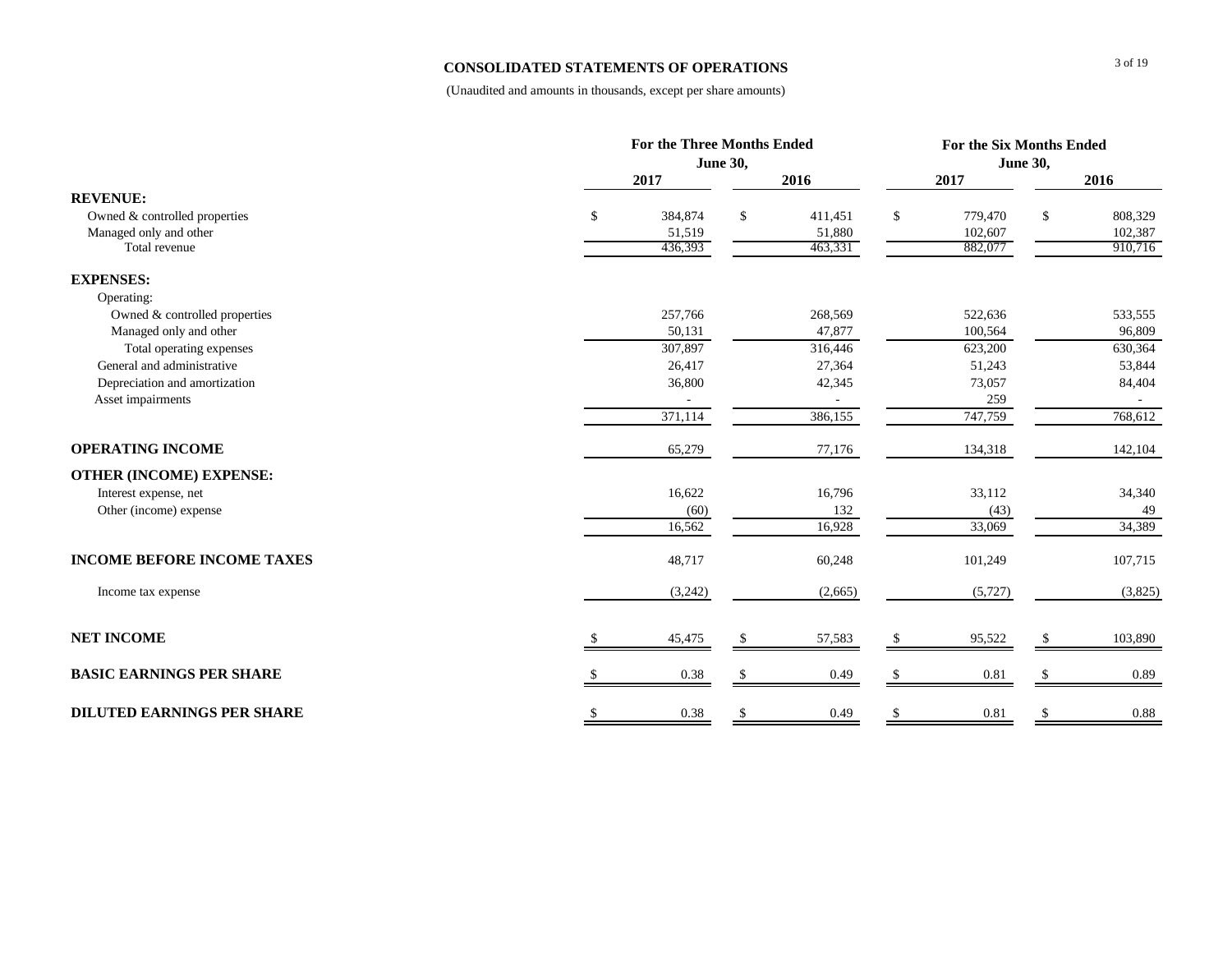# **RECONCILIATION OF BASIC TO DILUTED EARNINGS PER SHARE**

|                                                         |                 | <b>For the Three Months Ended</b> |      | For the Six Months Ended |      |                 |   |         |  |
|---------------------------------------------------------|-----------------|-----------------------------------|------|--------------------------|------|-----------------|---|---------|--|
|                                                         | <b>June 30,</b> |                                   |      |                          |      | <b>June 30,</b> |   |         |  |
|                                                         | 2017            |                                   | 2016 |                          | 2017 |                 |   | 2016    |  |
| Basic:                                                  |                 |                                   |      |                          |      |                 |   |         |  |
| Net income                                              |                 | 45,475                            |      | 57,583                   |      | 95,522          |   | 103,890 |  |
| Diluted:                                                |                 |                                   |      |                          |      |                 |   |         |  |
| Net income                                              |                 | 45,475                            |      | 57,583                   |      | 95,522          | S | 103,890 |  |
| Basic:                                                  |                 |                                   |      |                          |      |                 |   |         |  |
| Weighted average common shares outstanding              |                 | 118,164                           |      | 117,497                  |      | 117,974         |   | 117,414 |  |
| Unvested restricted common stock                        |                 |                                   |      | (96)                     |      |                 |   | (96)    |  |
| Weighted average common shares outstanding-basic        |                 | 118,164                           |      | 117,401                  |      | 117,974         |   | 117,318 |  |
| Diluted:                                                |                 |                                   |      |                          |      |                 |   |         |  |
| Weighted average common shares outstanding-basic        |                 | 118,164                           |      | 117,401                  |      | 117,974         |   | 117,318 |  |
| Effect of dilutive securities:                          |                 |                                   |      |                          |      |                 |   |         |  |
| Stock options                                           |                 | 377                               |      | 514                      |      | 398             |   | 473     |  |
| Restricted stock-based awards                           |                 | 44                                |      | 94                       |      | 51              |   | 98      |  |
| Weighted average shares and assumed conversions-diluted |                 | 118,585                           |      | 118,009                  |      | 118,423         |   | 117,889 |  |
| Basic earnings per share                                |                 | 0.38                              |      | 0.49                     |      | 0.81            |   | 0.89    |  |
| Diluted earnings per share                              |                 | 0.38                              |      | 0.49                     |      | 0.81            |   | 0.88    |  |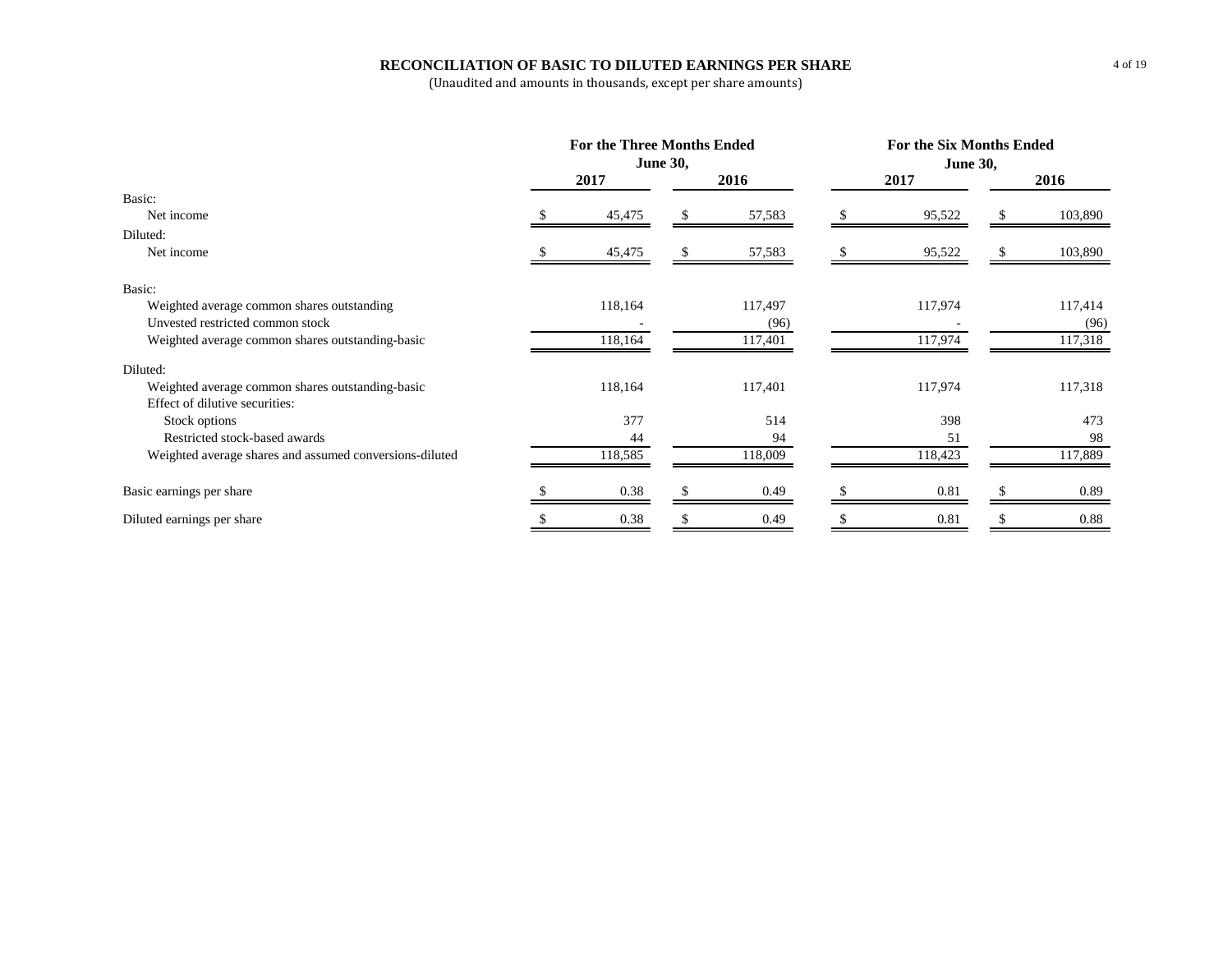# **CALCULATION OF ADJUSTED DILUTED EARNINGS PER SHARE**

|                                                           | <b>For the Three Months Ended</b><br><b>June 30,</b> |    |         |    | For the Six Months Ended<br><b>June 30,</b> |    |         |  |
|-----------------------------------------------------------|------------------------------------------------------|----|---------|----|---------------------------------------------|----|---------|--|
|                                                           | 2017                                                 |    | 2016    |    | 2017                                        |    | 2016    |  |
| Net Income                                                | \$<br>45,475                                         | \$ | 57,583  | \$ | 95,522                                      | \$ | 103,890 |  |
| Special items:                                            |                                                      |    |         |    |                                             |    |         |  |
| Expenses associated with mergers and acquisitions         | 301                                                  |    | 317     |    | 431                                         |    | 1,460   |  |
| Asset impairments                                         |                                                      |    |         |    | 259                                         |    | $\sim$  |  |
| Diluted adjusted net income                               | 45,776                                               |    | 57,900  |    | 96,212                                      |    | 105,350 |  |
| Weighted average common shares outstanding - basic        | 118,164                                              |    | 117,401 |    | 117,974                                     |    | 117,318 |  |
| Effect of dilutive securities:                            |                                                      |    |         |    |                                             |    |         |  |
| Stock options                                             | 377                                                  |    | 514     |    | 398                                         |    | 473     |  |
| Restricted stock-based compensation                       | 44                                                   |    | 94      |    | 51                                          |    | 98      |  |
| Weighted average shares and assumed conversions - diluted | 118,585                                              |    | 118,009 |    | 118,423                                     |    | 117,889 |  |
| <b>Adjusted Diluted Earnings Per Share</b>                | 0.39                                                 |    | 0.49    |    | 0.81                                        |    | 0.89    |  |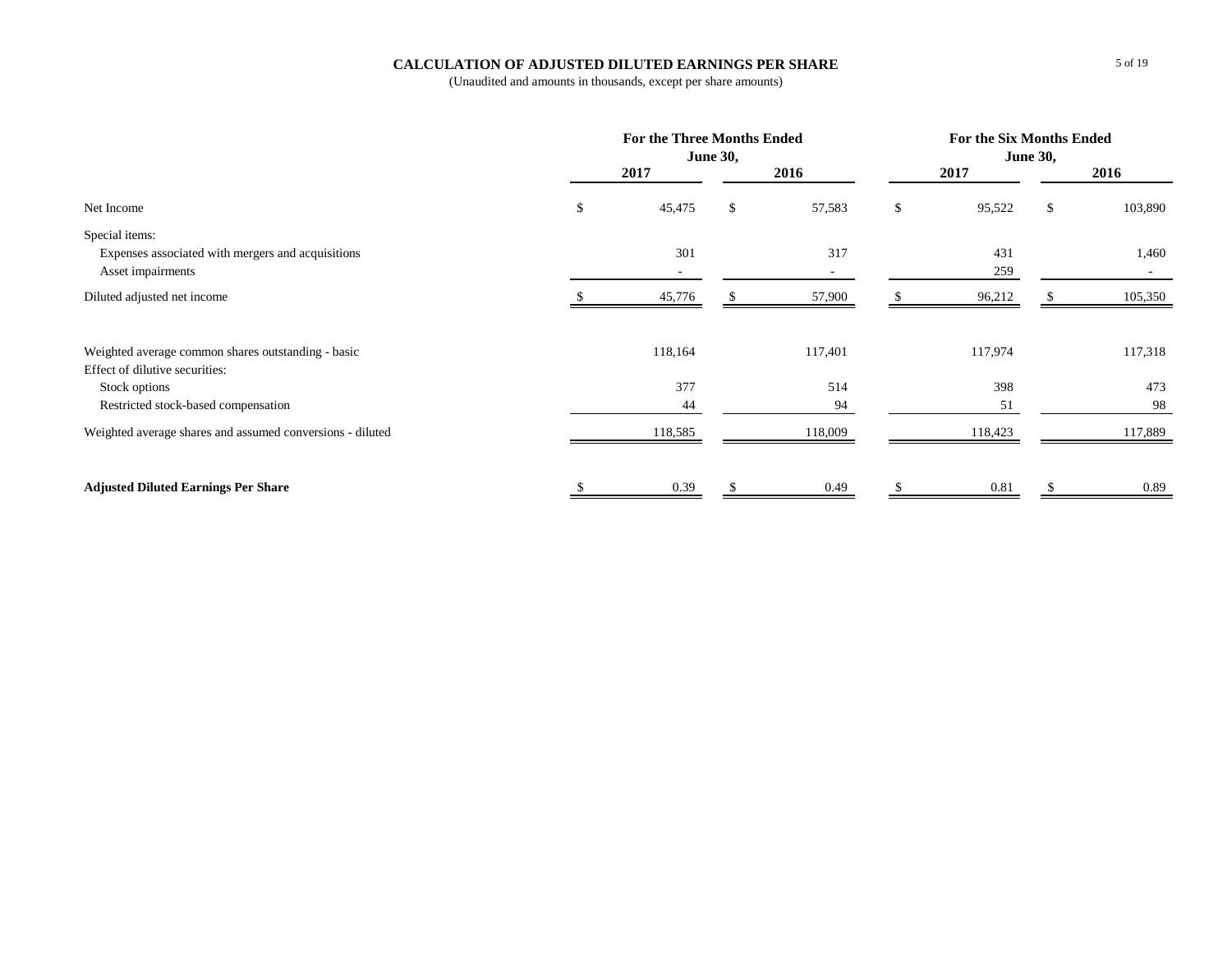#### **FUNDS FROM OPERATIONS**

(Unaudited and amounts in thousands, except per share amounts)

|                                                        | <b>For the Three Months Ended</b><br><b>June 30,</b> |         |                    |          | <b>For the Six Months Ended</b><br><b>June 30,</b> |           |              |           |  |
|--------------------------------------------------------|------------------------------------------------------|---------|--------------------|----------|----------------------------------------------------|-----------|--------------|-----------|--|
|                                                        | 2017                                                 |         | 2016               |          | 2017                                               |           |              | 2016      |  |
| <b>FUNDS FROM OPERATIONS:</b>                          |                                                      |         |                    |          |                                                    |           |              |           |  |
| Net income                                             | \$                                                   | 45,475  | \$                 | 57,583   | \$                                                 | 95,522    | \$           | 103,890   |  |
| Depreciation of real estate assets                     |                                                      | 23,956  |                    | 23,388   |                                                    | 47,655    |              | 46,725    |  |
| Funds From Operations                                  |                                                      | 69,431  | $\mathbf{\hat{S}}$ | 80,971   | $\mathbf{s}$                                       | 143,177   | $\mathbb{S}$ | 150,615   |  |
| Expenses associated with mergers and acquisitions      |                                                      | 301     |                    | 317      |                                                    | 431       |              | 1,460     |  |
| Goodwill and other impairments                         |                                                      |         |                    |          |                                                    | 259       |              |           |  |
| Normalized Funds From Operations                       |                                                      | 69,732  | $\mathbb{S}$       | 81,288   | $\mathbf{s}$                                       | 143,867   | \$           | 152,075   |  |
| Maintenance capital expenditures on real estate assets |                                                      | (6,609) |                    | (8, 499) |                                                    | (10, 353) |              | (11, 850) |  |
| Stock-based compensation                               |                                                      | 4,059   |                    | 4,092    |                                                    | 8,145     |              | 7,873     |  |
| Amortization of debt costs                             |                                                      | 783     |                    | 785      |                                                    | 1,566     |              | 1,577     |  |
| Other non-cash revenue and expenses                    |                                                      | (1,510) |                    | (1,228)  |                                                    | (3,020)   |              | (1,244)   |  |
| <b>Adjusted Funds From Operations</b>                  |                                                      | 66,455  | -S                 | 76,438   |                                                    | 140,205   | SS.          | 148,431   |  |
| <b>FUNDS FROM OPERATIONS PER SHARE:</b>                |                                                      |         |                    |          |                                                    |           |              |           |  |
| <b>Basic</b>                                           |                                                      | 0.59    |                    | 0.69     |                                                    | 1.21      |              | 1.28      |  |
| Diluted                                                |                                                      | 0.59    |                    | 0.69     |                                                    | 1.21      |              | 1.28      |  |
| NORMALIZED FUNDS FROM OPERATIONS PER SHARE:            |                                                      |         |                    |          |                                                    |           |              |           |  |
| <b>Basic</b>                                           |                                                      | 0.59    |                    | 0.69     |                                                    | 1.22      |              | 1.30      |  |
| Diluted                                                |                                                      | 0.59    |                    | 0.69     |                                                    | 1.21      |              | 1.29      |  |
| <b>ADJUSTED FUNDS FROM OPERATIONS PER SHARE:</b>       |                                                      |         |                    |          |                                                    |           |              |           |  |
| <b>Basic</b>                                           |                                                      | 0.56    |                    | 0.65     |                                                    | 1.19      |              | 1.27      |  |
| Diluted                                                |                                                      | 0.56    | \$                 | 0.65     |                                                    | 1.18      |              | 1.26      |  |

FFO and AFFO are widely accepted non-GAAP supplemental measures of REIT performance following the standards established by the National Association of Real Estate Investment Trusts (NAREIT). The Compoany believes that FFO and AFFO are important operating measures that supplement discussion and analysis of the Company's results of operations and are used to review and assess operating performance of the Company and its correctional facilities and their management teams. NAREIT defines FFO as net income computed in accordance with generally accepted accounting principles, excluding gains (or losses) from sales of property and extraordinary items, plus depreciation and amortization of real estate and impairment of depreciable real estate. Because the historical cost accounting convention used for real estate assets requires depreciation (except on land), this accounting presentation assumes that the value of real estate assets diminishes at a level rate over time. Because of the unique structure, design and use of the Company's correctional facilities, management believes that assessing performance of the Company's correctional facilities without the impact of depreciation or amortization is useful. The Company may make adjustments to FFO from time to time for certain other income and expenses that it considers non-recurring, infrequent or unusual, even though such items may require cash settlement, because such items do not reflect a necessary component of the ongoing operations of the Company. Even though expenses associated with mergers and acquisitions (M&A) may be recurring, the magnitude and timing fluctuate based on the timing and scope of M&A activity, and therefore, such expenses, which are not a necessary component of the ongoing operations of the Company, may not be comparable from period to period. Normalized FFO excludes the effects of such items. The Company calculates AFFO by adding to Normalized FFO non-cash expenses such as the amortization of deferred financing costs and stock-based compensation, and by subtracting from Normalized FFO recurring real estate expenditures that are capitalized and then amortized, but which are necessary to maintain a REIT's properties and its revenue stream. Some of these capital expenditures contain a discretionary element with respect to when they are incurred, while others may be more urgent. Therefore, these capital expenditures may fluctuate from quarter to quarter, depending on the nature of the expenditures required, seasonal factors such as weather, and budgetary conditions. Other companies may calculate FFO, Normalized FFO, and AFFO differently than the Company does, or adjust for other items, and therefore comparability may be limited. FFO, Normalized FFO, and AFFO and their corresponding per share measures are not measures of performance under GAAP, and should not be considered as an alternative to cash flows from operating activities, a measure of liquidity or an alternative to net income as indicators of the Company's operating performance or any other measure of performance derived in accordance with GAAP. This data should be read in conjunction with the Company's consolidated financial statements and related notes included in its filings with the Securities and Exchange Commission.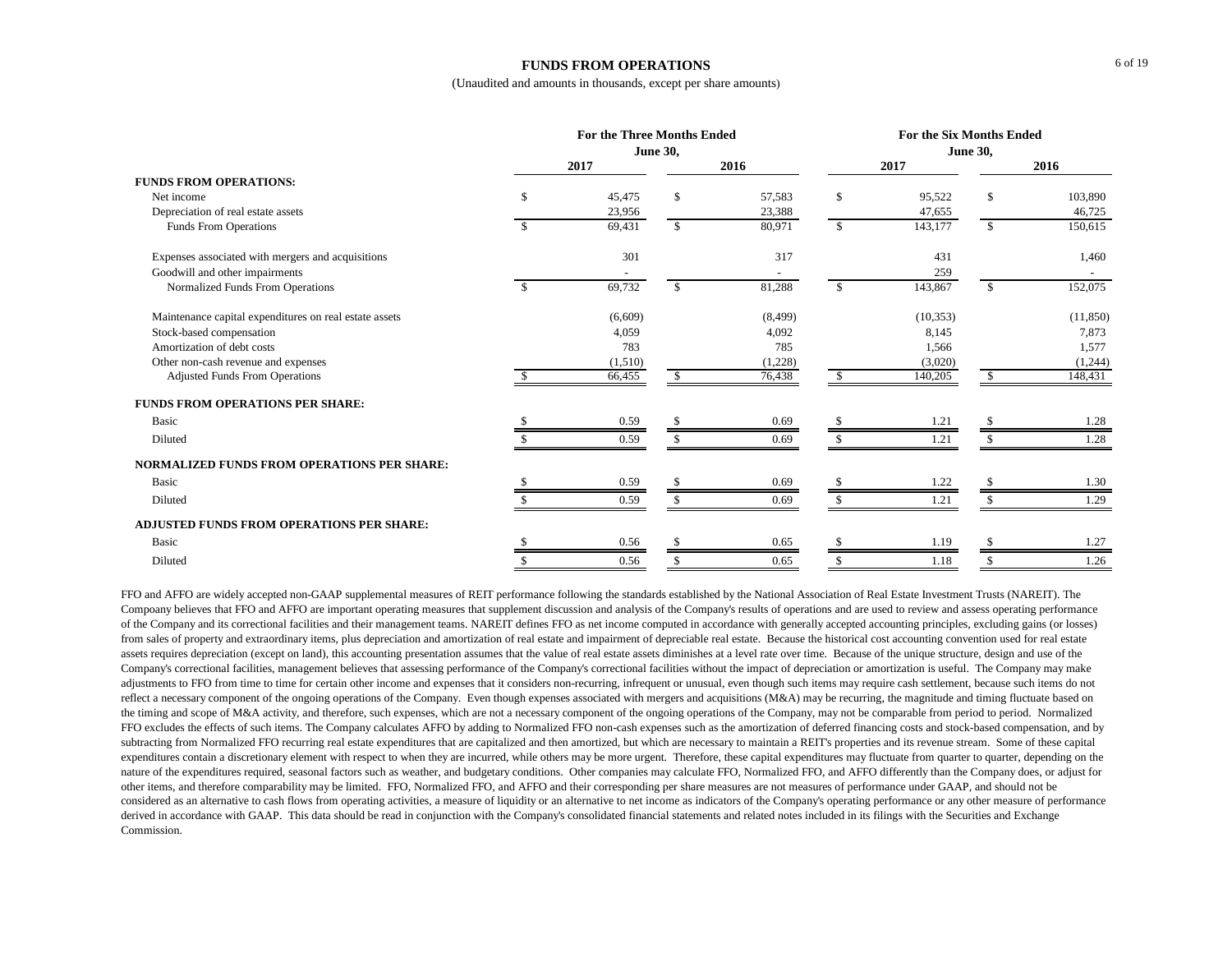## **SELECTED FINANCIAL INFORMATION**

(Unaudited and amounts in thousands, except per share amounts)

|                                                                                                                                              |                                | June 30, 2017                         | March 31, 2017                 |                                       | December 31, 2016          |                                       | September 30, 2016             |                                       | June 30, 2016                             |                                       |
|----------------------------------------------------------------------------------------------------------------------------------------------|--------------------------------|---------------------------------------|--------------------------------|---------------------------------------|----------------------------|---------------------------------------|--------------------------------|---------------------------------------|-------------------------------------------|---------------------------------------|
| <b>BALANCE SHEET:</b><br>Property and equipment<br>Accumulated depreciation and amortization<br>Property and equipment, net                  | \$<br>$\overline{\mathcal{S}}$ | 4,219,214<br>(1,413,136)<br>2,806,078 | \$<br>$\sqrt{3}$               | 4,201,029<br>(1,378,224)<br>2,822,805 | $\mathbb{S}$<br>$\sqrt{2}$ | 4,189,980<br>(1,352,323)<br>2,837,657 | \$<br>$\sqrt{3}$               | 4,169,671<br>(1,319,452)<br>2,850,219 | $\mathbb{S}$<br>$\sqrt{3}$                | 4,147,056<br>(1,276,906)<br>2,870,150 |
| Total assets                                                                                                                                 | \$                             | 3,224,316                             | \$                             | 3,240,618                             | \$                         | 3,271,604                             | \$                             | 3,285,512                             | \$                                        | 3,327,750                             |
| Maintenance & technology capital expenditures for the quarter ended                                                                          | \$                             | 12,522                                | \$                             | 8,175                                 | $\mathbb{S}$               | 18,868                                | \$                             | 12,055                                | $\mathbb{S}$                              | 14,368                                |
| Prison construction & land acquisition capital expenditures for the quarter ended                                                            | \$                             | 2,863                                 | \$                             | 6,359                                 | \$                         | 8.383                                 | \$                             | 10,812                                | \$                                        | 15,220                                |
| Total debt                                                                                                                                   | \$                             | 1,426,000                             | \$                             | 1,440,500                             | $\mathbb{S}$               | 1,455,000                             | \$                             | 1,439,250                             | $\mathbb{S}$                              | 1,466,500                             |
| Equity book value                                                                                                                            | \$                             | 1,463,344                             | \$                             | 1,463,161                             | $\mathbb{S}$               | 1,458,963                             | \$                             | 1,444,193                             | $\mathbb{S}$                              | 1,444,627                             |
| LIQUIDITY:                                                                                                                                   |                                |                                       |                                |                                       |                            |                                       |                                |                                       |                                           |                                       |
| Cash and cash equivalents                                                                                                                    | \$                             | 46,584                                | \$                             | 43,164                                | $\mathbb{S}$               | 37,711                                | $\mathbb{S}$                   | 42,731                                | $\mathbb{S}$                              | 70,843                                |
| Availability under revolving credit facility                                                                                                 | \$                             | 481,537                               | \$                             | 467,900                               | $\mathbb{S}$               | 455,900                               | \$                             | 471,734                               | $\mathbb{S}$                              | 445,734                               |
| <b>CAPITALIZATION:</b><br>Common shares outstanding<br>Common share price at end of period<br>Market value of common equity at end of period | \$<br>$\sqrt{2}$               | 118,179<br>27.58<br>3,259,377         | \$<br>$\overline{\mathcal{S}}$ | 118,140<br>31.42<br>3,711,959         | $\frac{\$}{\$}$            | 117,554<br>24.46<br>2,875,371         | -\$<br>$\sqrt[6]{\frac{1}{2}}$ | 117,551<br>13.87<br>1,630,432         | $\mathcal{S}$<br>$\overline{\mathcal{S}}$ | 117,520<br>35.02<br>4,115,550         |
| Total equity market capitalization                                                                                                           | $\mathcal{S}$                  | 3,259,377                             | $\sqrt[6]{\frac{1}{2}}$        | 3,711,959                             | $\sqrt[6]{\frac{1}{2}}$    | 2,875,371                             | $\mathbb{S}$                   | 1,630,432                             | $\sqrt[6]{\frac{1}{2}}$                   | 4,115,550                             |
| Total market capitalization (market value of equity plus debt)                                                                               | $\mathbb{S}$                   | 4,685,377                             | $\mathcal{S}$                  | 5,152,459                             | $\mathbb{S}$               | 4,330,371                             | $\mathbb{S}$                   | 3,069,682                             | $\mathbb{S}$                              | 5,582,050                             |
| <b>Regular Dividends</b>                                                                                                                     | \$                             | 50,098                                | \$                             | 50,036                                | $\mathbb{S}$               | 49,765                                | \$                             | 63,958                                | \$                                        | 64,048                                |
| Dividends per common share                                                                                                                   | <sup>\$</sup>                  | 0.42                                  | \$                             | 0.42                                  | $\mathbb{S}$               | 0.42                                  | $\mathbb{S}$                   | 0.54                                  | $\mathbb{S}$                              | 0.54                                  |
| Annualized dividend yield                                                                                                                    |                                | 6.1%                                  |                                | 5.3%                                  |                            | 6.9%                                  |                                | 15.6%                                 |                                           | 6.2%                                  |
| <b>EBITDA</b>                                                                                                                                | \$                             | 102,139                               | \$                             | 105,279                               | $\mathbb{S}$               | 119,391                               | \$                             | 116,823                               | \$                                        | 119,389                               |
| <b>ADJUSTED EBITDA</b>                                                                                                                       | \$                             | 96,707                                | \$                             | 99,937                                | $\mathbb{S}$               | 110,651                               | \$                             | 105,737                               | \$                                        | 106,419                               |
| <b>NORMALIZED FUNDS FROM OPERATIONS</b>                                                                                                      | $\mathcal{S}$                  | 69,732                                | \$                             | 74,135                                | $\mathbb{S}$               | 84,642                                | \$                             | 80,929                                | \$                                        | 81,288                                |
| Basic normalized funds from operations per share                                                                                             |                                | 0.59                                  | \$                             | 0.63                                  | <sup>\$</sup>              | 0.72                                  | -S                             | 0.69                                  | -S                                        | 0.69                                  |
| Diluted normalized funds from operations per share<br>FFO PAYOUT RATIO                                                                       |                                | 0.59<br>71.2%                         | $\mathcal{S}$                  | 0.63<br>66.7%                         | $\sqrt{\ }$                | 0.72<br>58.3%                         | -S                             | 0.69<br>78.3%                         | -S                                        | 0.69<br>78.3%                         |
|                                                                                                                                              |                                |                                       |                                |                                       |                            |                                       |                                |                                       |                                           |                                       |
| <b>ADJUSTED FUNDS FROM OPERATIONS</b>                                                                                                        | \$.                            | 66,455                                | \$<br>\$                       | 73,750                                | \$                         | 76,322                                | \$                             | 79,619                                | \$                                        | 76,438                                |
| Basic adjusted funds from operations per share<br>Diluted adjusted funds from operations per share                                           |                                | 0.56<br>0.56                          | \$                             | 0.63<br>0.62                          | \$<br>S                    | 0.65<br>0.65                          | \$                             | 0.68<br>0.68                          | S                                         | 0.65<br>0.65                          |
| <b>AFFO PAYOUT RATIO</b>                                                                                                                     |                                | 75.0%                                 |                                | 67.7%                                 |                            | 64.6%                                 |                                | 79.4%                                 |                                           | 83.1%                                 |

7 of 19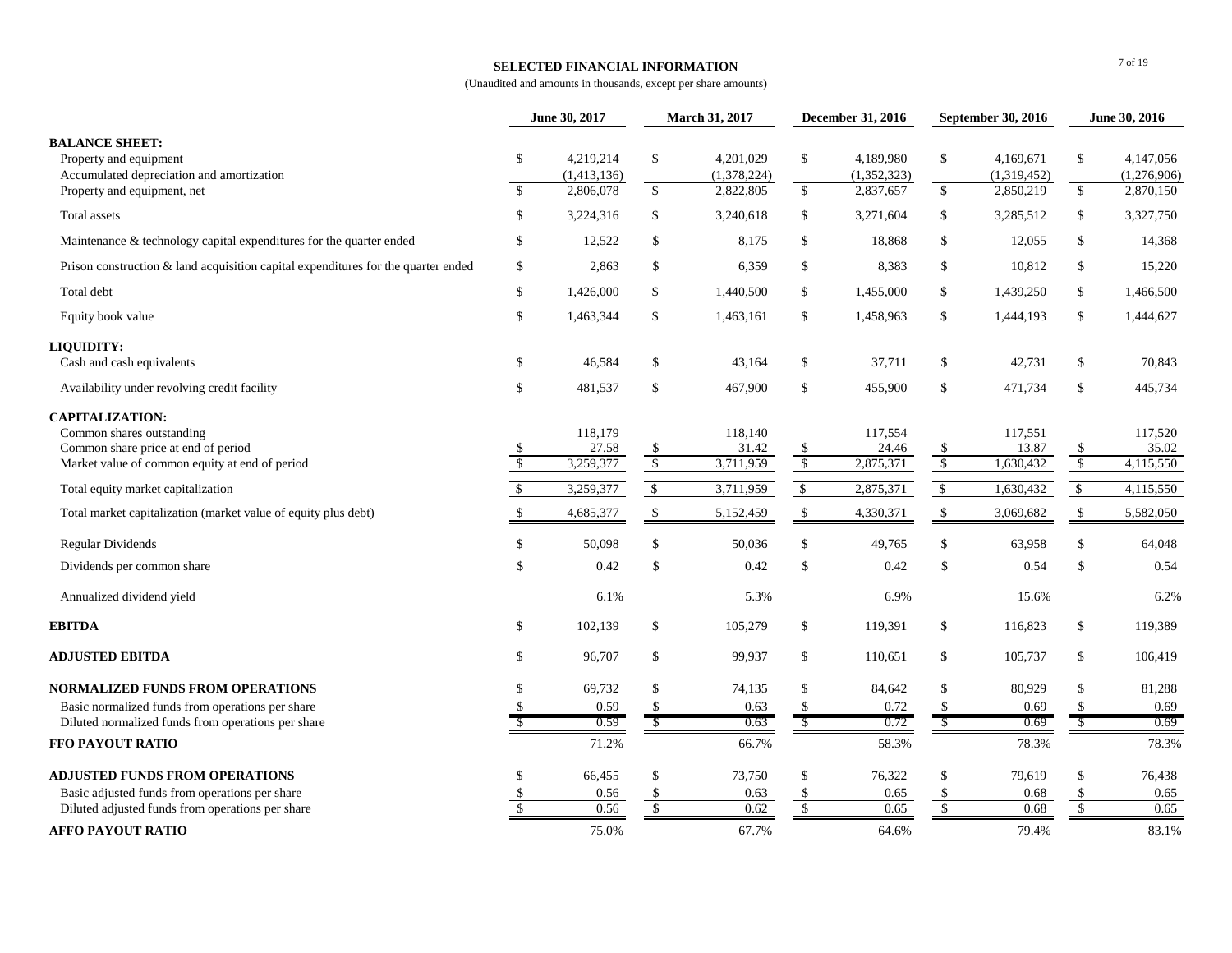### **SELECTED FINANCIAL INFORMATION**

(Unaudited and amounts in thousands, except per share amounts)

|                                                         |              | For the Three Months Ended June 30, |               |                | For the Six Months Ended June 30,<br>2017 |    |            |  |
|---------------------------------------------------------|--------------|-------------------------------------|---------------|----------------|-------------------------------------------|----|------------|--|
|                                                         |              | 2017                                | 2016          |                |                                           |    | 2016       |  |
| Number of days per period                               |              | 91                                  | 91            |                | 181                                       |    | 182        |  |
| <b>ALL FACILITIES:</b>                                  |              |                                     |               |                |                                           |    |            |  |
| Average available beds                                  |              | 82,447                              | 83,399        |                | 82,711                                    |    | 84,297     |  |
| Average compensated occupancy                           |              | 79.0%                               | 79.3%         |                | 80.0%                                     |    | 77.2%      |  |
| Total compensated man-days                              |              | 5,929,565                           | 6,021,345     |                | 11,976,804                                |    | 11,843,951 |  |
| Revenue per compensated man-day                         | \$           | 71.80                               | \$<br>75.28   | \$             | 71.89                                     | \$ | 75.29      |  |
| Operating expenses per compensated man-day:             |              |                                     |               |                |                                           |    |            |  |
| Fixed expense (1)                                       |              | 37.10                               | 38.37         |                | 37.55                                     |    | 39.11      |  |
| Variable expense                                        |              | 14.56                               | 15.40         |                | 14.30                                     |    | 15.41      |  |
| Total                                                   |              | 51.66                               | 53.77         |                | 51.85                                     |    | 54.52      |  |
| Operating income per compensated man-day                |              | 20.14                               | 21.51         |                | 20.04                                     |    | 20.77      |  |
| Operating margin                                        |              | 28.1%                               | 28.6%         |                | 27.9%                                     |    | 27.6%      |  |
| DEPRECIATION AND AMORTIZATION:                          |              |                                     |               |                |                                           |    |            |  |
| Depreciation expense on real estate                     |              | 23,956                              | 23,388        |                | 47,655                                    |    | 46,725     |  |
| Depreciation expense associated with STFRC rent payment |              | 4,102                               | 10,590        |                | 8,159                                     |    | 21,180     |  |
| Other depreciation expense                              |              | 8,452                               | 8,119         |                | 16,672                                    |    | 16,055     |  |
| Amortization of intangibles                             |              | 290                                 | 248           |                | 571                                       |    | 444        |  |
| Depreciation and amortization                           |              | 36,800                              | \$<br>42,345  | $\mathfrak{F}$ | 73,057                                    | \$ | 84,404     |  |
| <b>NET OPERATING INCOME:</b>                            |              |                                     |               |                |                                           |    |            |  |
| Revenue                                                 |              |                                     |               |                |                                           |    |            |  |
| Owned & controlled properties                           | \$           | 384,874                             | \$<br>411,451 | \$             | 779,470                                   | \$ | 808,329    |  |
| Managed only and other                                  |              | 51,519                              | 51,880        |                | 102,607                                   |    | 102,387    |  |
| Total revenues                                          |              | 436,393                             | 463,331       |                | 882,077                                   |    | 910,716    |  |
| <b>Operating Expenses</b>                               |              |                                     |               |                |                                           |    |            |  |
| Owned & controlled properties                           |              | 257,766                             | 268,569       |                | 522,636                                   |    | 533,555    |  |
| Managed only and other                                  |              | 50,131                              | 47,877        |                | 100,564                                   |    | 96,809     |  |
| Total operating expenses                                |              | 307,897                             | 316,446       |                | 623,200                                   |    | 630,364    |  |
| Facility Net Operating Income                           |              |                                     |               |                |                                           |    |            |  |
| Owned & controlled properties                           |              | 127,108                             | 142,882       |                | 256,834                                   |    | 274,774    |  |
| Managed only and other                                  |              | 1,388                               | 4,003         |                | 2,043                                     |    | 5,578      |  |
| Total net operating income                              | $\mathbb{S}$ | 128,496                             | \$<br>146,885 | \$             | 258,877                                   | \$ | 280,352    |  |

(1) Fixed expense and the corresponding fixed expense per compensated man-day for the three and six months ended June 30, 2017 include depreciation expense of \$4.1 million and \$8.2 million, respectively, and interest expen million and \$3.3 million, respectively, associated with the South Texas Family Residential Center (STFRC) lease payments. Fixed expense and the corresponding fixed expense per compensated man-day for the three and six mont 30, 2016 include depreciation expense of \$10.6 million and \$21.2 million, respectively, and interest expense of \$2.7 million and \$5.6 million associated with the STFRC lease payments. These amounts are also deducted from o Adjusted EBITDA, because we believe this presentation is more reflective of the cash flows associated with the facility's operations, and therefore cash available to service our debt and pay dividends to our shareholders.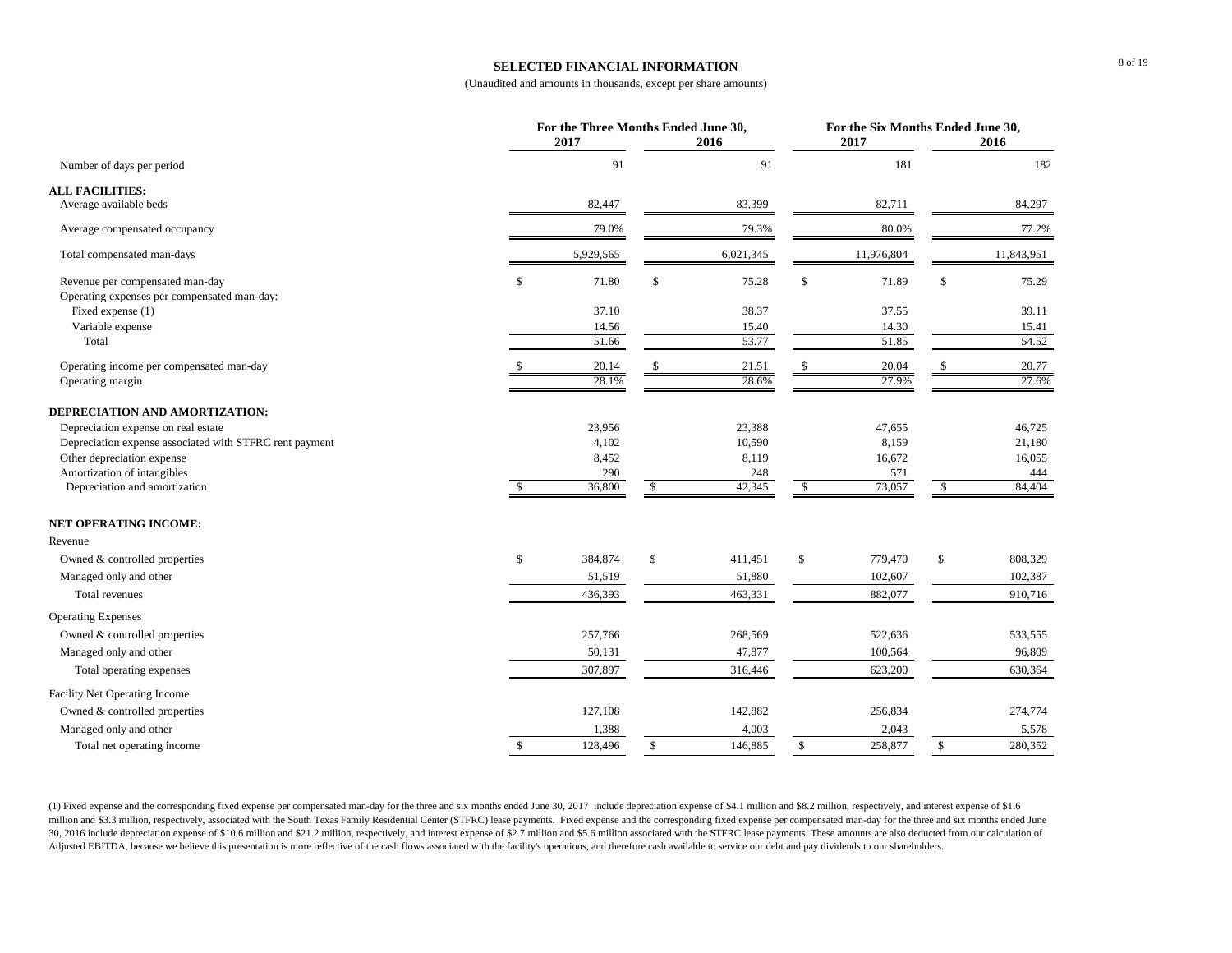#### **SEGREGATED DATA**

#### (Unaudited and amounts in thousands, except per share amounts)

|                                                                                | For the Three Months Ended June 30,<br>2017<br>2016 |    |           |              | 2017      | For the Six Months Ended June 30,<br>2016 |           |  |
|--------------------------------------------------------------------------------|-----------------------------------------------------|----|-----------|--------------|-----------|-------------------------------------------|-----------|--|
| <b>OWNED AND MANAGED FACILITIES:</b>                                           |                                                     |    |           |              |           |                                           |           |  |
| Corrections revenue                                                            | \$<br>374,849                                       | \$ | 401,931   | \$           | 759,552   | \$                                        | 790,552   |  |
| Operating expenses:                                                            |                                                     |    |           |              |           |                                           |           |  |
| Fixed expense (1)                                                              | 187,954                                             |    | 200,039   |              | 384,388   |                                           | 400,260   |  |
| Variable expense                                                               | 72,390                                              |    |           |              | 143,959   |                                           | 156,168   |  |
|                                                                                | 260,344                                             |    | 79,497    |              |           |                                           |           |  |
| Total                                                                          |                                                     |    | 279,536   |              | 528,347   |                                           | 556,428   |  |
| Facility net operating income                                                  | \$<br>114,505                                       | \$ | 122,395   | $\mathbb{S}$ | 231,205   | \$                                        | 234,124   |  |
| Average available beds                                                         | 68,630                                              |    | 69,501    |              | 68,854    |                                           | 70,399    |  |
| Average compensated occupancy                                                  | 76.2%                                               |    | 76.2%     |              | 77.3%     |                                           | 73.8%     |  |
| Total compensated man-days                                                     | 4,760,487                                           |    | 4,817,344 |              | 9,635,082 |                                           | 9,458,726 |  |
| Revenue per compensated man-day<br>Operating expenses per compensated man-day: | \$<br>78.74                                         | \$ | 83.43     | \$           | 78.83     | \$                                        | 83.58     |  |
| Fixed (1)                                                                      | 39.48                                               |    | 41.52     |              | 39.89     |                                           | 42.32     |  |
| Variable                                                                       | 15.21                                               |    | 16.50     |              | 14.94     |                                           | 16.51     |  |
| Total                                                                          | 54.69                                               |    | 58.02     |              |           |                                           | 58.83     |  |
|                                                                                |                                                     |    |           |              | 54.83     |                                           |           |  |
| Operating income per compensated man-day                                       | 24.05                                               | \$ | 25.41     | $\mathbb{S}$ | 24.00     | \$                                        | 24.75     |  |
| Operating margin                                                               | 30.5%                                               |    | 30.5%     |              | 30.4%     |                                           | 29.6%     |  |
| <b>MANAGED ONLY FACILITIES:</b>                                                |                                                     |    |           |              |           |                                           |           |  |
| Corrections revenue                                                            | \$<br>50,871                                        | \$ | 51,346    | \$           | 101,432   | \$                                        | 101,176   |  |
| Operating expenses:                                                            |                                                     |    |           |              |           |                                           |           |  |
| Fixed expense                                                                  | 32,055                                              |    | 31,008    |              | 65,373    |                                           | 63,004    |  |
| Variable expense                                                               | 13,962                                              |    | 13,210    |              | 27,369    |                                           | 26,305    |  |
| Total                                                                          | 46,017                                              |    | 44,218    |              | 92,742    |                                           | 89,309    |  |
| Facility net operating income                                                  | 4,854                                               | \$ | 7,128     | -\$          | 8,690     | \$                                        | 11,867    |  |
| Average available beds                                                         | 13,817                                              |    | 13,898    |              | 13,857    |                                           | 13,898    |  |
| Average compensated occupancy                                                  | 93.0%                                               |    | 95.2%     |              | 93.4%     |                                           | 94.3%     |  |
| Total compensated man-days                                                     | 1,169,078                                           |    | 1,204,001 |              | 2,341,722 |                                           | 2,385,225 |  |
| Revenue per compensated man-day                                                | \$<br>43.51                                         | \$ | 42.65     | \$           | 43.32     | \$                                        | 42.42     |  |
| Operating expenses per compensated man-day:                                    |                                                     |    |           |              |           |                                           |           |  |
| Fixed expense                                                                  | 27.42                                               |    | 25.75     |              | 27.92     |                                           | 26.41     |  |
| Variable expense                                                               | 11.94                                               |    | 10.97     |              | 11.69     |                                           | 11.03     |  |
| Total                                                                          | 39.36                                               |    | 36.72     |              | 39.61     |                                           | 37.44     |  |
| Operating income per compensated man-day                                       | 4.15                                                |    | 5.93      |              | 3.71      |                                           | 4.98      |  |
| Operating margin                                                               | 9.5%                                                |    | 13.9%     |              | 8.6%      |                                           | 11.7%     |  |

(1) Fixed expense and the corresponding fixed expense per compensated man-day for the three and six months ended June 30, 2017 include depreciation expense of \$4.1 million and \$8.2 million, respectively, and interest expense of \$1.6 million and \$3.3 million, respectively, associated with the South Texas Family Residential Center (STFRC) lease payments. Fixed expense and the corresponding fixed expense per compensated man-day for the three and six months ended June 30, 2016 include depreciation expense of \$10.6 million and \$21.2 million, respectively, and interest expense of \$2.7 million and \$5.6 million associated with the STFRC lease payments. These amounts are also deducted from our calculation of Adjusted EBITDA, because we believe this presentation is more reflective of the cash flows associated with the facility's operations, and therefore cash available to service our debt and pay dividends to our shareholders.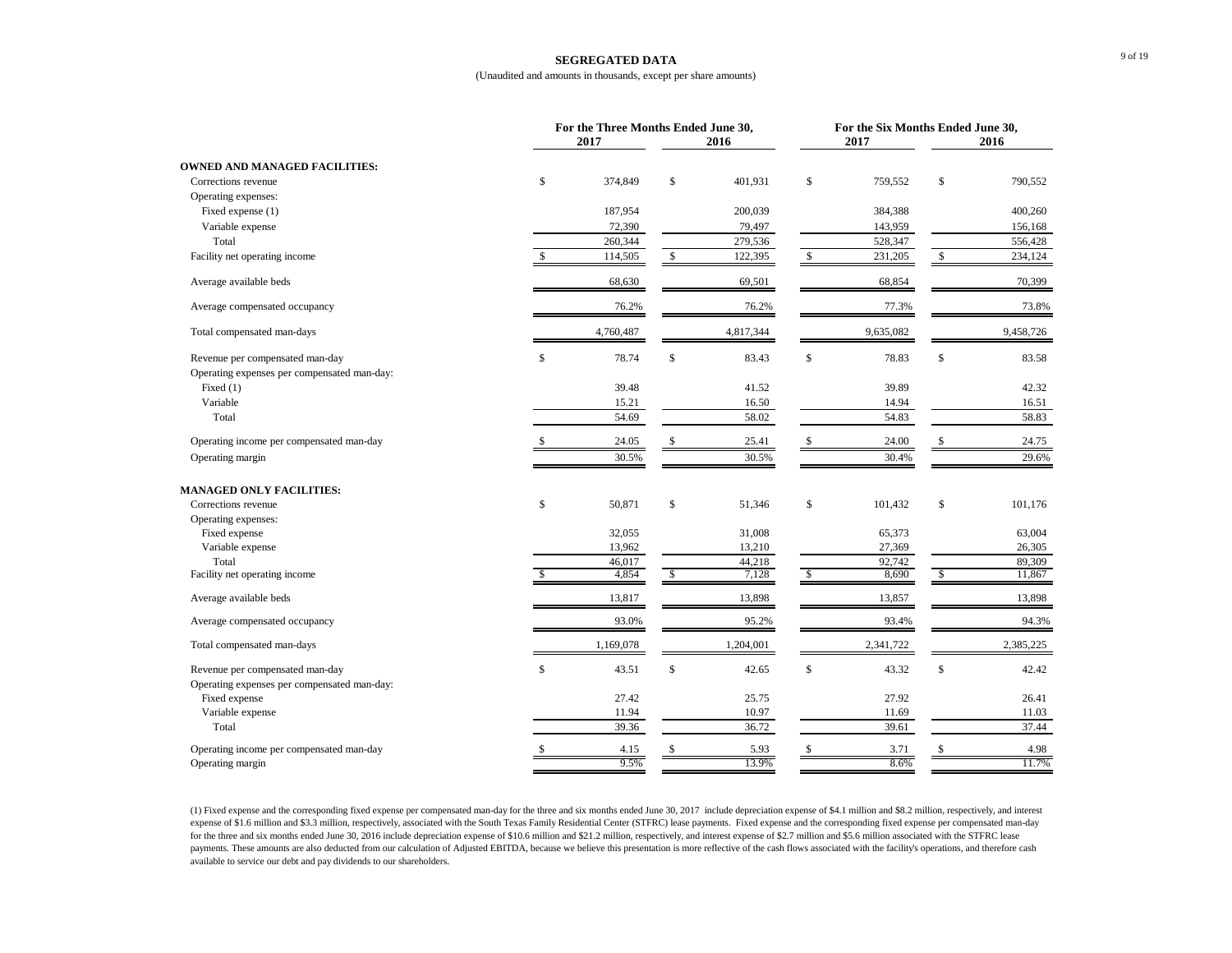# **ANALYSIS OF OUTSTANDING DEBT**

(Unaudited and amounts in thousands)

|                                  | Outstanding<br><b>Balance</b><br>12/31/2016 | Outstanding<br><b>Balance</b><br>6/30/2017 | <b>Stated</b><br><b>Interest</b><br>Rate | <b>Effective</b><br><b>Interest</b><br>Rate<br>1) | <b>Maturity</b><br>Date | Callable/<br>Redeemable                                                                                                                                                                                                              |
|----------------------------------|---------------------------------------------|--------------------------------------------|------------------------------------------|---------------------------------------------------|-------------------------|--------------------------------------------------------------------------------------------------------------------------------------------------------------------------------------------------------------------------------------|
| <b>Fixed Rate:</b>               |                                             |                                            |                                          |                                                   |                         |                                                                                                                                                                                                                                      |
| \$350 Million Senior Notes       | 350,000<br>\$                               | \$<br>350,000                              | 4.625%                                   | 4.80%                                             | May 2023                | Prior to February 1, 2023, redeemable at a "make-whole"<br>redemption price, plus accrued and unpaid interest; thereafter<br>the notes are redeemable at 100% of the aggregate principal<br>amount plus accrued and unpaid interest. |
| \$325 Million Senior Notes       | 325,000                                     | 325,000                                    | 4.125%                                   | 4.38%                                             | April 2020              | Prior to January 1, 2020, redeemable at a "make-whole"<br>redemption price, plus accrued and unpaid interest; thereafter<br>the notes are redeemable at 100% of the aggregate principal<br>amount plus accrued and unpaid interest.  |
| \$250 Million Senior Notes       | 250,000                                     | 250,000                                    | 5.0%                                     | 5.19%                                             | October 2022            | Prior to July 15, 2022, redeemable at a "make-whole"<br>redemption price, plus accrued and unpaid interest; thereafter<br>the notes are redeemable at 100% of the aggregate principal<br>amount plus accrued and unpaid interest.    |
| <b>Total Fixed Rate Debt</b>     | 925,000                                     | 925,000                                    |                                          |                                                   |                         |                                                                                                                                                                                                                                      |
| <b>Floating Rate:</b>            |                                             |                                            |                                          |                                                   |                         |                                                                                                                                                                                                                                      |
| <b>Revolving Credit Facility</b> | 435,000                                     | 411,000                                    | 2.96%                                    | 2)<br>3.21%                                       | <b>July 2020</b>        |                                                                                                                                                                                                                                      |
| Term Loan                        | 95,000                                      | 90,000                                     | 2.59%                                    | 2.72%                                             | <b>July 2020</b>        |                                                                                                                                                                                                                                      |
| <b>Total Floating Rate Debt</b>  | 530,000                                     | 501,000                                    |                                          |                                                   |                         |                                                                                                                                                                                                                                      |
| <b>Grand Total Debt</b>          | 1,455,000                                   | 1,426,000<br>-S                            | 3.93%                                    | 4.14%                                             | 4.06                    | 3)                                                                                                                                                                                                                                   |

<sup>1)</sup> Includes amortization of debt issuance costs.

 $^{2)}$  The Company has \$7.5 million of letters of credit outstanding under a sub-facility reducing the available capacity under the \$900.0 million revolving credit facility to \$481.5 million as of June 30, 2017. Based on t Company's current leverage ratio, the revolving credit facility bears interest at LIBOR plus a margin of 1.50%.

<sup>3)</sup> Represents the weighted average debt maturity in years.

*Debt Maturity Schedule at June 30, 2017:*

| Year              | <b>Total Debt</b><br><b>Maturing</b> | % of Debt<br><b>Maturing</b> | % of Debt<br><b>Maturing</b> |
|-------------------|--------------------------------------|------------------------------|------------------------------|
| 2017              | \$<br>5,000                          | 0.35%                        | 0.35%                        |
| 2018              | 10,000                               | 0.70%                        | 1.05%                        |
| 2019              | 15,000                               | 1.05%                        | 2.10%                        |
| 2020              | 796,000                              | 55.82%                       | 57.92%                       |
| 2021              |                                      | $0.00\%$                     | 57.92%                       |
| <b>Thereafter</b> | 600,000                              | 42.08%                       | 100.00%                      |
|                   | 1,426,000<br>\$                      | 100.00%                      |                              |

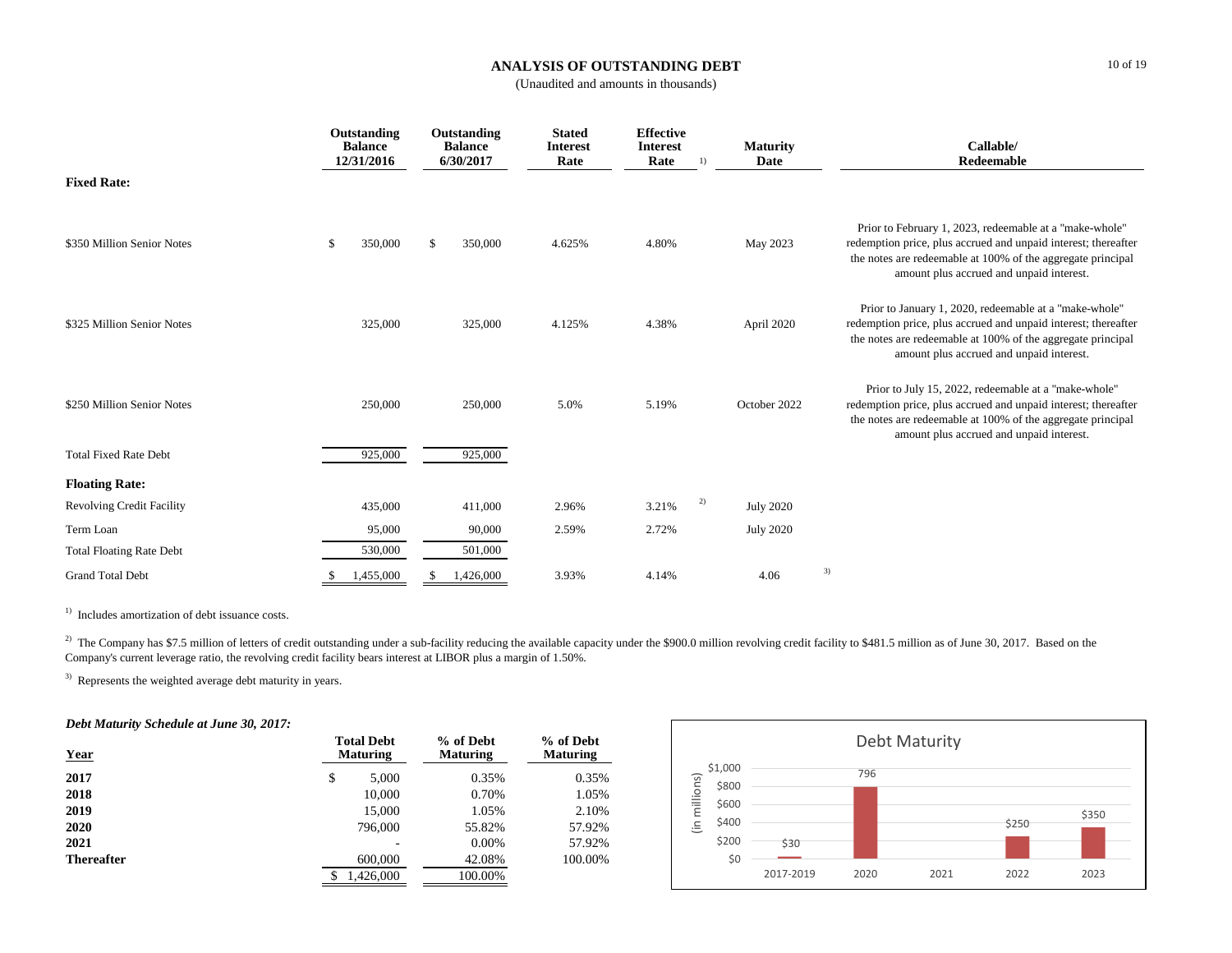# **SELECTED OPERATING RATIOS**

(Unaudited and amounts in thousands, except per share amounts)

|                                                                                                                           | For the Three Months Ended<br><b>June 30,</b> |         |               |          | For the Six Months Ended<br><b>June 30,</b> |                |              |           |
|---------------------------------------------------------------------------------------------------------------------------|-----------------------------------------------|---------|---------------|----------|---------------------------------------------|----------------|--------------|-----------|
|                                                                                                                           |                                               | 2017    |               | 2016     |                                             | 2017           |              | 2016      |
| <b>COVERAGE RATIOS:</b>                                                                                                   |                                               |         |               |          |                                             |                |              |           |
| Interest coverage ratio (Adjusted EBITDA/Interest incurred) (x)                                                           |                                               | 6.7x    |               | 7.6x     |                                             | 6.8x           |              | 7.2x      |
| Fixed charge coverage ratio (Adjusted EBITDA/(Interest incurred $+$ Scheduled prin pmts)) (x)                             |                                               | 5.7x    |               | 7.0x     |                                             | 5.8x           |              | 6.6x      |
| Senior debt coverage ratio ((Senior debt - cash)/Annualized Adjusted EBITDA) (x)                                          |                                               | 3.6x    |               | 3.3x     |                                             | 3.5x           |              | 3.5x      |
| Total debt coverage ratio ((Total debt - cash)/Annualized Adjusted EBITDA) (x)                                            |                                               | 3.6x    |               | 3.3x     |                                             | 3.5x           |              | 3.5x      |
| Accounts receivable turnover (Annualized revenues/Accounts receivable) (x)                                                |                                               | 8.4x    |               | 8.4x     |                                             | 8.5x           |              | 8.2x      |
| <b>DEBT/EQUITY RATIOS:</b>                                                                                                |                                               |         |               |          |                                             |                |              |           |
| Total debt/Total market capitalization                                                                                    |                                               | 30.4%   |               | 26.3%    |                                             | 30.4%          |              | 26.3%     |
| Total debt/Equity market capitalization                                                                                   |                                               | 43.8%   |               | 35.6%    |                                             | 43.8%          |              | 35.6%     |
| Total debt/Book equity capitalization                                                                                     |                                               | 97.4%   |               | 101.5%   |                                             | 97.4%          |              | 101.5%    |
| Total debt/Gross book value of real estate assets                                                                         |                                               | 33.8%   |               | 35.4%    |                                             | 33.8%          |              | 35.4%     |
| <b>RETURN ON INVESTMENT RATIOS:</b>                                                                                       |                                               |         |               |          |                                             |                |              |           |
| Annualized return on operating real estate investments                                                                    |                                               |         |               |          |                                             |                |              |           |
| (Annualized Adjusted EBITDA/Average operating real estate investments (undepreciated book value)*)                        |                                               | 9.2%    |               | 10.3%    |                                             | 9.4%           |              | 9.8%      |
| Annualized return on total assets                                                                                         |                                               |         |               |          |                                             |                |              |           |
| (Annualized Adjusted EBITDA/Average total assets (undepreciated book value)*)                                             |                                               | 8.4%    |               | 9.3%     |                                             | 8.5%           |              | 8.8%      |
| <b>OVERHEAD RATIOS:</b>                                                                                                   |                                               |         |               |          |                                             |                |              |           |
| Annualized general & administrative expenses (excl. non-recurring costs)/Average total assets (undepreciated book value)* |                                               | 2.3%    |               | 2.4%     |                                             | 2.2%           |              | 2.3%      |
| General & administrative expenses (excluding non-recurring costs)/Total revenues                                          |                                               | 6.0%    |               | 5.8%     |                                             | 5.8%           |              | 5.8%      |
| <b>INTEREST EXPENSE, NET:</b>                                                                                             |                                               |         |               |          |                                             |                |              |           |
| Interest income                                                                                                           | \$                                            | (327)   | \$            | (549)    | \$                                          | (539)          | \$           | (659)     |
| Interest incurred                                                                                                         |                                               | 14,535  |               | 13,967   |                                             | 28,780         |              | 28,010    |
| Interest expense associated with STFRC lease                                                                              |                                               | 1,631   |               | 2,697    |                                             | 3,305          |              | 5,576     |
| Amortization of debt costs                                                                                                |                                               | 783     |               | 785      |                                             | 1,566          |              | 1,577     |
| Capitalized interest                                                                                                      |                                               |         |               | (104)    |                                             | $\overline{a}$ |              | (164)     |
| Interest expense, net                                                                                                     | -S                                            | 16,622  | \$            | 16,796   | $\sqrt{3}$                                  | 33,112         | \$           | 34,340    |
| <b>EBITDA CALCULATION:</b>                                                                                                |                                               |         |               |          |                                             |                |              |           |
| Net income                                                                                                                | \$                                            | 45,475  | $\mathbb{S}$  | 57,583   | $\mathbb{S}$                                | 95,522         | $\mathbb{S}$ | 103,890   |
| Interest expense, net                                                                                                     |                                               | 16,622  |               | 16,796   |                                             | 33,112         |              | 34,340    |
| Depreciation and amortization                                                                                             |                                               | 36,800  |               | 42,345   |                                             | 73,057         |              | 84,404    |
| Income tax expense                                                                                                        |                                               | 3,242   |               | 2,665    |                                             | 5,727          |              | 3,825     |
| <b>EBITDA</b>                                                                                                             |                                               | 102,139 |               | 119,389  |                                             | 207,418        |              | 226,459   |
| Expenses associated with mergers and acquisitions                                                                         |                                               | 301     |               | 317      |                                             | 431            |              | 1,460     |
| Depreciation expense associated with STFRC lease                                                                          |                                               | (4,102) |               | (10,590) |                                             | (8,159)        |              | (21, 180) |
| Interest expense associated with STFRC lease                                                                              |                                               | (1,631) |               | (2,697)  |                                             | (3,305)        |              | (5,576)   |
| Asset impairments                                                                                                         |                                               | $\sim$  |               | $\sim$   |                                             | 259            |              | $\sim$    |
| <b>ADJUSTED EBITDA</b>                                                                                                    | \$                                            | 96,707  | $\mathcal{S}$ | 106,419  | \$                                          | 196,644        | \$           | 201,163   |

*\*Calculated as a simple average (beginning of period plus end of period divided by 2)*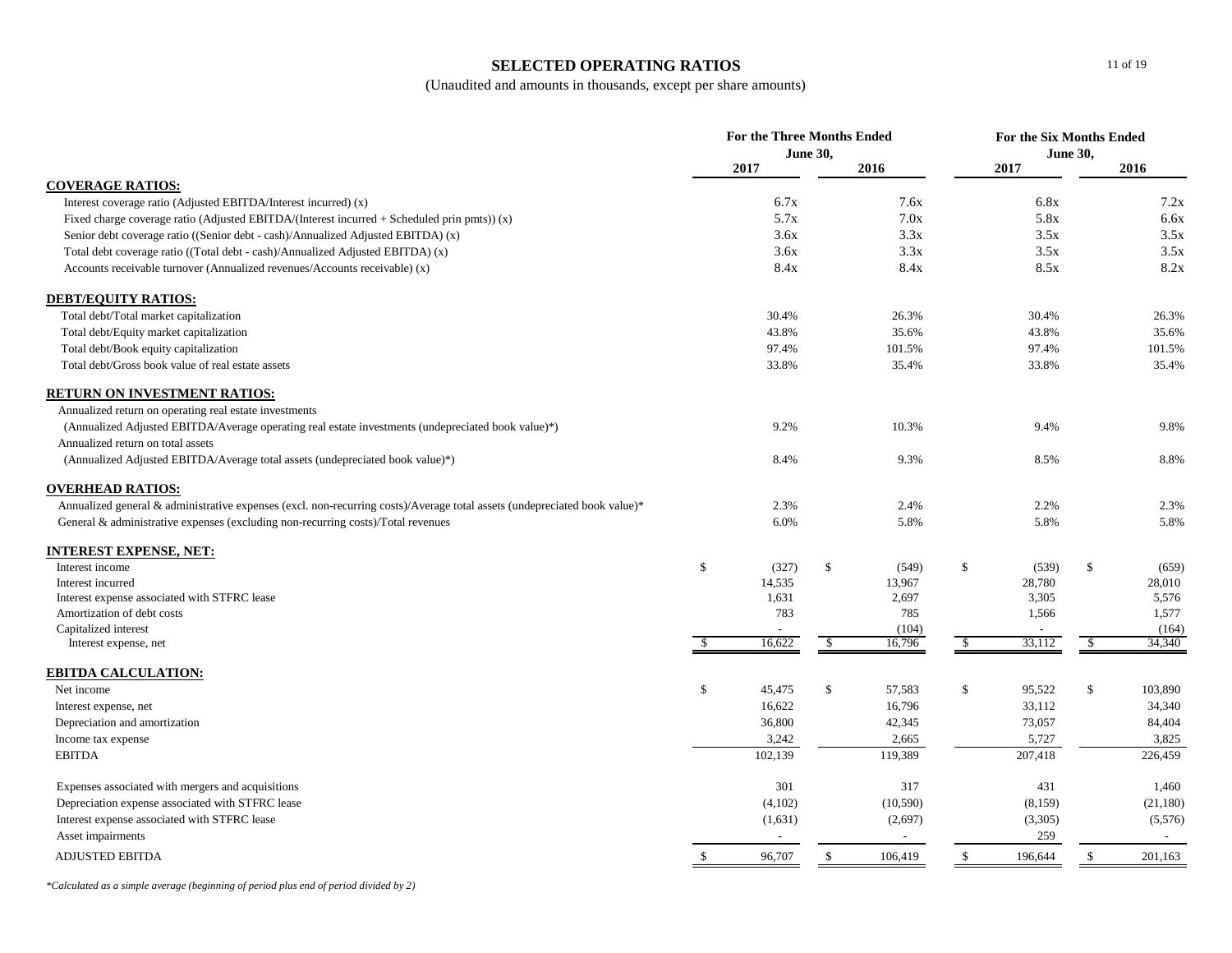| <b>CONTRACT RETENTION</b>     |              |       |                |        |                |                 |              |  |
|-------------------------------|--------------|-------|----------------|--------|----------------|-----------------|--------------|--|
|                               | 2012         | 2013  | 2014           | 2015   | 2016           | <b>YTD 2017</b> | <b>TOTAL</b> |  |
| <b>OWNED AND CONTROLLED:</b>  |              |       |                |        |                |                 |              |  |
| # of Contracts up for Renewal | 22           | 28    | 22             | 29     | 42             | 13              | 156          |  |
| # of Contracts Retained       | 21           | 25    | 22             | 26     | 39             | 12              | 145          |  |
| <b>Retention Rate</b>         | 95.5%        | 89.3% | 100.0%         | 89.7%  | 92.9%          | 92.3%           | 92.9%        |  |
| <b>MANAGED ONLY:</b>          |              |       |                |        |                |                 |              |  |
| # of Contracts up for Renewal | $\mathbf{r}$ | 13    | $\overline{ }$ | 10     | $\overline{4}$ | 3               | 44           |  |
| # of Contracts Retained       | 6            | 11    | 4              | 10     | $\overline{4}$ | $\sim$          | 37           |  |
| <b>Retention Rate</b>         | 85.7%        | 84.6% | 57.1%          | 100.0% | 100.0%         | 66.7%           | 84.1%        |  |
| <b>TOTAL RETENTION RATE</b>   | 93.1%        | 87.8% | 89.7%          | 92.3%  | 93.5%          | 87.5%           | 91.0%        |  |

# **TOP TEN PARTNERS Percentage of Revenue for the Six Months Ended June 30, 2017**

(Revenue Percentages and Amounts are Inclusive of all Contracts with Respective Partners)



(1) Revenues of \$51.6 million, or 6% of total revenue, were earned under a contract in facilities housing out-of-state inmates.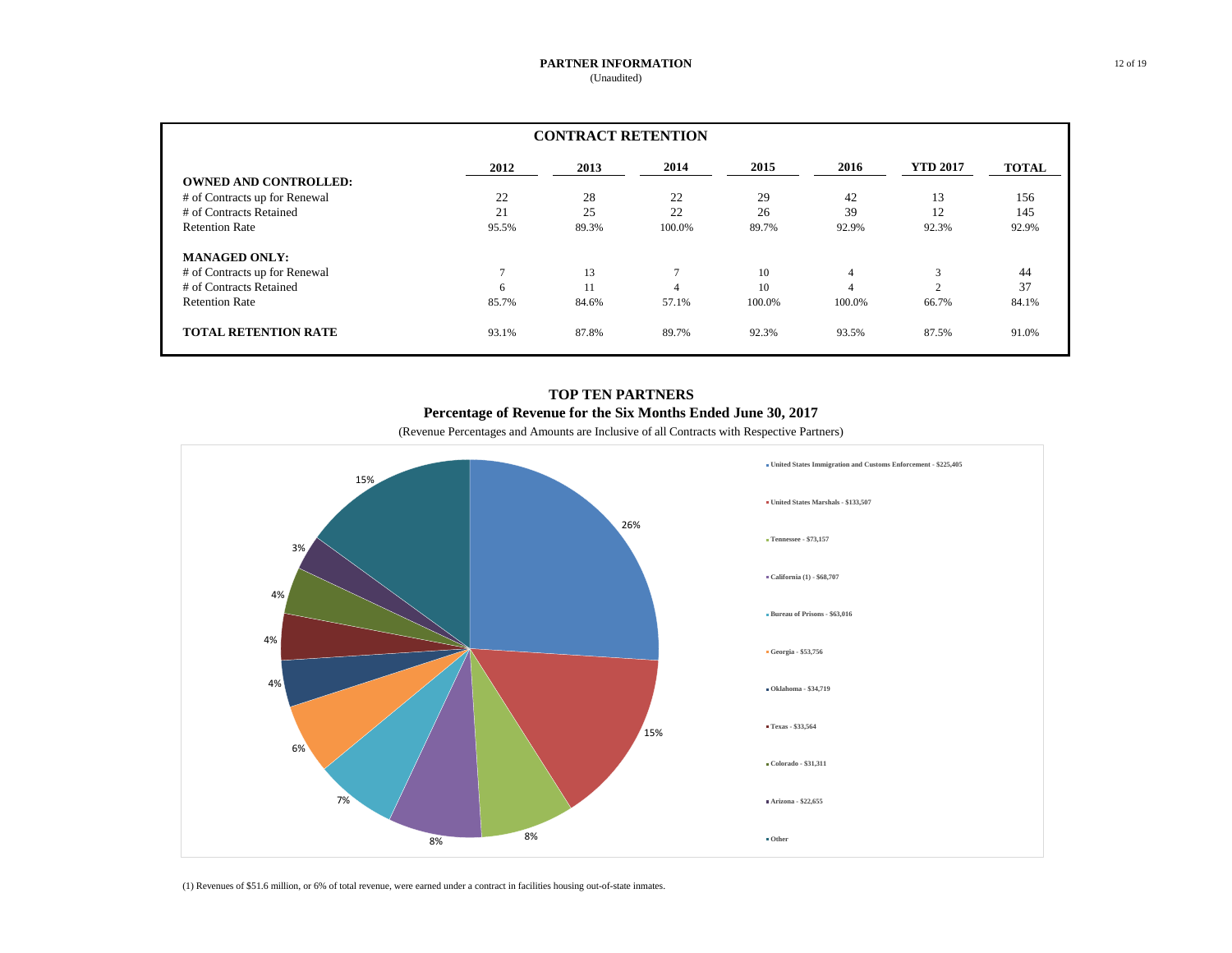### **FACILITY PORTFOLIO** 13 of 19

|                                                                        | Year<br>Constructed/Acquired |                         | Design         |                          | <b>Facility Type</b>     |            | Remaining<br><b>Renewal Options</b> | Compensated<br>Occupancy % for<br>the Quarter ended |
|------------------------------------------------------------------------|------------------------------|-------------------------|----------------|--------------------------|--------------------------|------------|-------------------------------------|-----------------------------------------------------|
| <b>Facility Name</b>                                                   | (A)                          | <b>Primary Customer</b> | Capacity $(B)$ | <b>Security Level</b>    | (C)                      | Term       | (D)                                 | 6/30/17                                             |
| <b>Owned and Managed Facilities:</b>                                   |                              |                         |                |                          |                          |            |                                     |                                                     |
| Central Arizona Florence Correctional Complex (E)<br>Florence, Arizona | 1994, 1998, 1999, 2004       | <b>USMS</b>             | 4,128          | Multi                    | Detention                | $Sep-18$   | $(2)$ 5 year                        | 90.13%                                              |
| <b>Eloy Detention Center</b><br>Eloy, Arizona                          | 1995, 1996                   | ICE                     | 1,500          | Medium                   | Detention                | Indefinite |                                     | 87.81%                                              |
| La Palma Correctional Center<br>Eloy, Arizona                          | 2008                         | State of California     | 3,060          | Medium                   | Correctional             | $Jun-19$   | Indefinite                          | 98.41%                                              |
| Red Rock Correctional Center (F)<br>Eloy, Arizona                      | 2006, 2016                   | State of Arizona        | 2,024          | Medium                   | Correctional             | $Jan-24$   | $(2)$ 5 year                        | 94.45%                                              |
| Saguaro Correctional Facility<br>Eloy, Arizona                         | 2007                         | State of Hawaii         | 1,896          | Medium                   | Correctional             | $Jun-19$   | $(2) 1$ year                        | 88.77%                                              |
| CAI Boston Avenue<br>San Diego, California                             | 2013                         | State of California     | 120            | $\ddot{\phantom{a}}$     | Community<br>Corrections | $Jun-18$   | $(3)$ 1 year                        | 92.44%                                              |
| CAI Ocean View<br>San Diego, California                                | 2013                         | <b>BOP</b>              | 483            | ÷.                       | Community<br>Corrections | May-18     | $(3)$ 1 year                        | 100.22%                                             |
| Leo Chesney Correctional Center<br>Live Oak, California                | 1989                         |                         | 240            | $\ddot{\phantom{a}}$     |                          |            |                                     | 0.00%                                               |
| Otay Mesa Detention Center<br>San Diego, California                    | 2015                         | ICE                     | 1,482          | Minimum/<br>Medium       | Detention                | $Jun-17$   | $(2)$ 3 year                        | 90.58%                                              |
| Arapahoe Community Treatment Center<br>Englewood, Colorado             | 2017                         | Arapahoe County         | 135            | ÷,                       | Community<br>Corrections | $Jun-18$   |                                     | 84.18%                                              |
| <b>Bent County Correctional Facility</b><br>Las Animas, Colorado       | 1992, 1997, 2008             | State of Colorado       | 1,420          | Medium                   | Correctional             | $Jun-18$   |                                     | 97.72%                                              |
| <b>Boulder Community Treatment Center</b><br>Boulder, Colorado         | 2016                         | <b>Boulder County</b>   | 69             | ÷.                       | Community<br>Corrections | Dec-17     | $(1)$ 1 year                        | 88.84%                                              |
| Centennial Community Transition Center<br>Englewood, Colorado          | 2016                         | Arapahoe County         | 107            |                          | Community<br>Corrections | $Jun-18$   |                                     | 95.30%                                              |
| Columbine Facility<br>Denver, Colorado                                 | 2016                         | Denver County           | 60             | $\overline{\phantom{a}}$ | Community<br>Corrections | $Jun-17$   |                                     | 93.44%                                              |
| Crowley County Correctional Facility<br>Olney Springs, Colorado        | 2003, 2004                   | State of Colorado       | 1,794          | Medium                   | Correctional             | $Jun-18$   |                                     | 95.45%                                              |
| Dahlia Facility<br>Denver, Colorado                                    | 2016                         | Denver County           | 120            | ÷,                       | Community<br>Corrections | $Jun-17$   |                                     | 91.85%                                              |
| Fox Facility and Training Center<br>Denver, Colorado                   | 2016                         | Denver County           | 90             | $\overline{\phantom{a}}$ | Community<br>Corrections | $Jun-17$   |                                     | 81.92%                                              |
| Huerfano County Correctional Center<br>Walsenburg, Colorado            | 1997                         |                         | 752            | Medium                   | Correctional             |            |                                     | 0.00%                                               |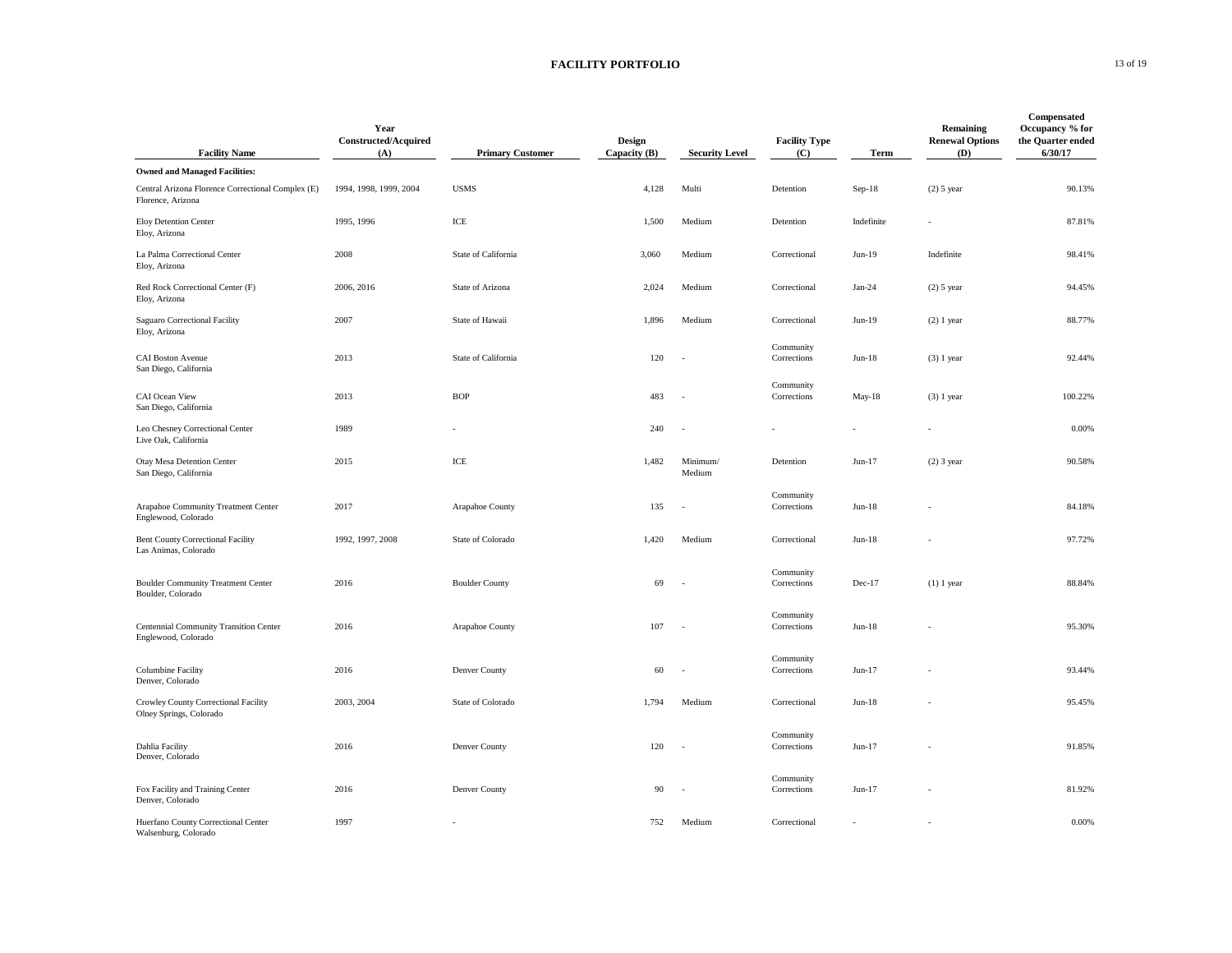## **FACILITY PORTFOLIO** 14 of 19

| <b>Facility Name</b>                                                   | Year<br><b>Constructed/Acquired</b><br>(A) | <b>Primary Customer</b>                 | Design<br>Capacity (B) | <b>Security Level</b> | <b>Facility Type</b><br>(C) | Term       | Remaining<br><b>Renewal Options</b><br>(D) | Compensated<br>Occupancy % for<br>the Quarter ended<br>6/30/17 |
|------------------------------------------------------------------------|--------------------------------------------|-----------------------------------------|------------------------|-----------------------|-----------------------------|------------|--------------------------------------------|----------------------------------------------------------------|
| Kit Carson Correctional Center<br>Burlington, Colorado                 | 1998, 2008                                 |                                         | 1,488                  | Medium                | Correctional                |            |                                            | 0.00%                                                          |
| <b>Longmont Community Treatment Center</b><br>Longmont, Colorado       | 2016                                       | <b>Boulder County</b>                   | 69                     | $\sim$                | Community<br>Corrections    | $Dec-17$   | $(1)$ 1 year                               | 91.58%                                                         |
| <b>Ulster Facility</b><br>Denver, Colorado                             | 2016                                       | Denver County                           | 90                     | ÷.                    | Community<br>Corrections    | $Jun-17$   |                                            | 81.82%                                                         |
| Coffee Correctional Facility (G)<br>Nicholls, Georgia                  | 1998, 1999, 2010                           | State of Georgia                        | 2,312                  | Medium                | Correctional                | $Jun-17$   | $(17)$ 1 year                              | 113.53%                                                        |
| Jenkins Correctional Center (G)<br>Millen, Georgia                     | 2012                                       | State of Georgia                        | 1,124                  | Medium                | Correctional                | $Jun-17$   | $(18)$ 1 year                              | 101.94%                                                        |
| McRae Correctional Facility<br>McRae, Georgia                          | 2000, 2002, 2012                           | <b>BOP</b>                              | 1,978                  | Medium                | Correctional                | $Nov-18$   | $(2)$ 2 year                               | 82.56%                                                         |
| <b>Stewart Detention Center</b><br>Lumpkin, Georgia                    | 2004                                       | ICE                                     | 1,752                  | Medium                | Detention                   | Indefinite |                                            | 107.85%                                                        |
| Wheeler Correctional Facility (G)<br>Alamo, Georgia                    | 1998, 1999, 2010                           | State of Georgia                        | 2,312                  | Medium                | Correctional                | $Jun-17$   | $(17)$ 1 year                              | 115.25%                                                        |
| Leavenworth Detention Center<br>Leavenworth, Kansas                    | 1992, 2000, 2004,<br>2008                  | <b>USMS</b>                             | 1,033                  | Maximum               | Detention                   | Dec-21     | $(1)$ 5 year                               | 61.98%                                                         |
| Lee Adjustment Center<br>Beattyville, Kentucky                         | 1998                                       |                                         | 816                    | Minimum/<br>Medium    | Correctional                |            |                                            | 0.00%                                                          |
| Marion Adjustment Center<br>St. Mary, Kentucky                         | 1998                                       |                                         | 826                    | Minimum/<br>Medium    | Correctional                |            |                                            | 0.00%                                                          |
| Southeast Kentucky Correctional Facility (H)<br>Wheelwright, Kentucky  | 1998                                       |                                         | 656                    | Minimum/<br>Medium    | Correctional                |            |                                            | 0.00%                                                          |
| Prairie Correctional Facility<br>Appleton, Minnesota                   | 1991                                       |                                         | 1,600                  | Medium                | Correctional                |            |                                            | 0.00%                                                          |
| Adams County Correctional Center<br>Adams County, Mississippi          | 2008                                       | <b>BOP</b>                              | 2,232                  | Medium                | Correctional                | $Jul-19$   |                                            | 96.17%                                                         |
| Tallahatchie County Correctional Facility (I)<br>Tutwiler, Mississippi | 2000, 2007, 2008                           | State of California                     | 2,672                  | Medium                | Correctional                | Jun-19     | Indefinite                                 | 49.18%                                                         |
| Crossroads Correctional Center (J)<br>Shelby, Montana                  | 1999                                       | State of Montana                        | 664                    | Multi                 | Correctional                | $Jun-17$   | $(1)$ 2 year                               | 104.54%                                                        |
| Nevada Southern Detention Center<br>Pahrump, Nevada                    | 2010                                       | Office of the Federal Detention Trustee | 1,072                  | Medium                | Detention                   | $Sep-20$   | $(2)$ 5 year                               | 72.16%                                                         |
| Elizabeth Detention Center<br>Elizabeth, New Jersey                    | 1963                                       | ICE                                     | 300                    | Minimum               | Detention                   | Aug-17     | $(4)$ 1 year                               | 97.31%                                                         |
| Cibola County Corrections Center<br>Milan, New Mexico                  | 1994, 1999                                 | ICE                                     | 1,129                  | Medium                | Detention                   | $Oct-21$   | Indefinite                                 | 75.02%                                                         |
| Northwest New Mexico Correctional Center<br>Grants, New Mexico         | 1989, 2000                                 | State of New Mexico                     | 596                    | Multi                 | Correctional                | $Jun-20$   |                                            | 113.87%                                                        |
| <b>Torrance County Detention Facility</b><br>Estancia, New Mexico      | 1990, 1997                                 | <b>USMS</b>                             | 910                    | Multi                 | Detention                   | Indefinite |                                            | 55.26%                                                         |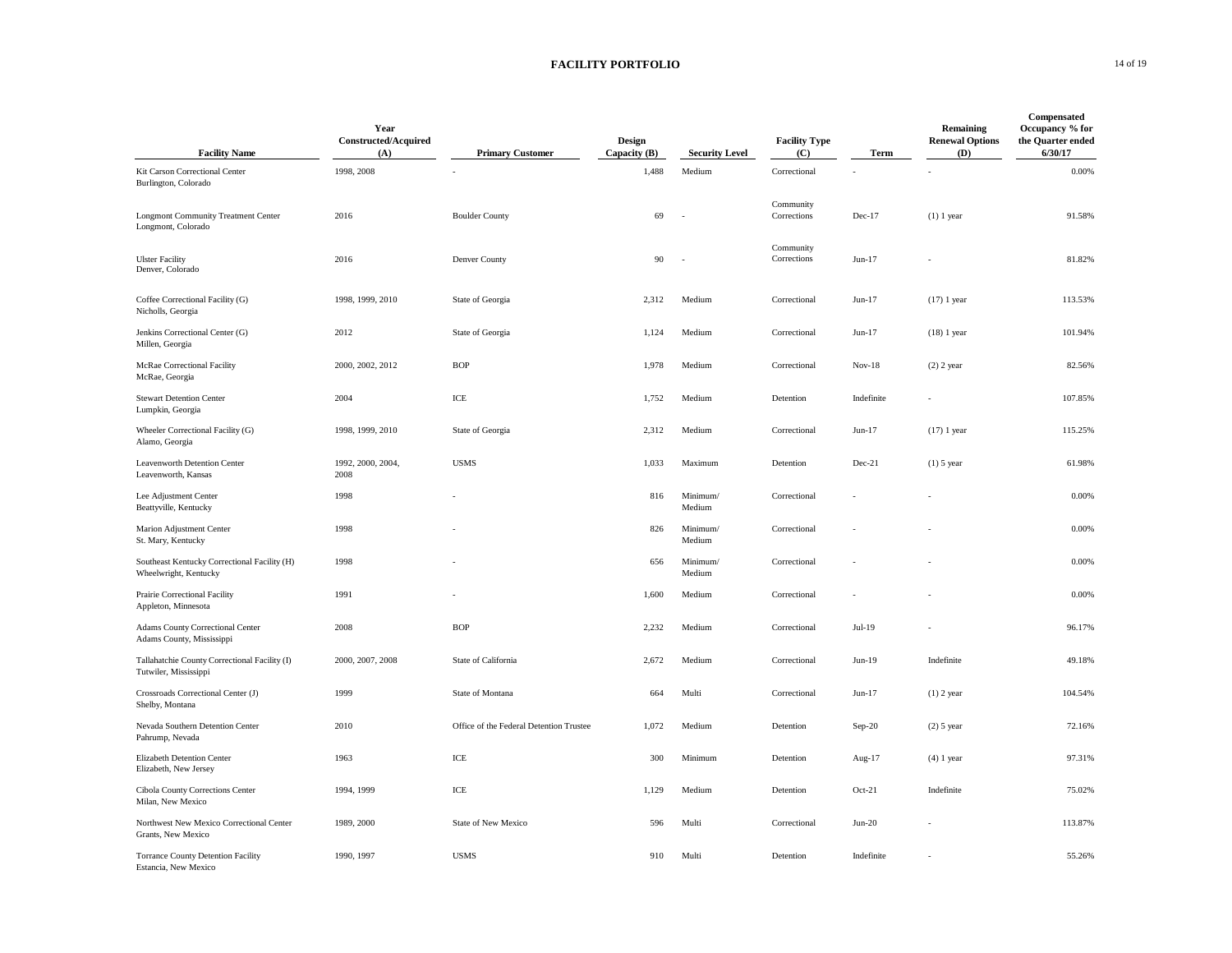## **FACILITY PORTFOLIO** 15 of 19

| <b>Facility Name</b>                                          | Year<br>Constructed/Acquired<br>(A) | <b>Primary Customer</b> | Design<br>Capacity (B) | <b>Security Level</b>    | <b>Facility Type</b><br>(C) | Term                 | Remaining<br><b>Renewal Options</b><br>(D) | Compensated<br>Occupancy % for<br>the Quarter ended<br>6/30/17 |
|---------------------------------------------------------------|-------------------------------------|-------------------------|------------------------|--------------------------|-----------------------------|----------------------|--------------------------------------------|----------------------------------------------------------------|
| Lake Erie Correctional Institution (K)<br>Conneaut, Ohio      | 2011                                | State of Ohio           | 1,798                  | Medium                   | Correctional                | $Jun-32$             | Indefinite                                 | 98.52%                                                         |
| Northeast Ohio Correctional Center<br>Youngstown, Ohio        | 1997                                | <b>USMS</b>             | 2,016                  | Medium                   | Correctional                | $Dec-18$             |                                            | 38.28%                                                         |
| <b>Carver Transitional Center</b><br>Oklahoma City, Oklahoma  | 2015                                | State of Oklahoma       | 494                    | $\sim$                   | Community<br>Corrections    | $Sep-17$             | $(1) 9$ month                              | 54.50%                                                         |
| Cimarron Correctional Facility (L)<br>Cushing, Oklahoma       | 1997, 2008                          | State of Oklahoma       | 1,692                  | Medium                   | Correctional                | $Jun-18$             | $(1)$ 1 year                               | 94.99%                                                         |
| Davis Correctional Facility (L)<br>Holdenville, Oklahoma      | 1996, 2008                          | State of Oklahoma       | 1,670                  | Medium                   | Correctional                | $Jun-18$             | $(1)$ 1 year                               | 97.04%                                                         |
| Diamondback Correctional Facility<br>Watonga, Oklahoma        | 1998, 2000                          |                         | 2,160                  | Medium                   | Correctional                |                      |                                            | 0.00%                                                          |
| Oklahoma City Transitional Center<br>Oklahoma City, Oklahoma  | 2017                                | State of Oklahoma       | 200                    | $\sim$                   | Community<br>Corrections    | Sep-17               | $(1) 9$ month                              | 90.27%                                                         |
| <b>Tulsa Transitional Center</b><br>Tulsa, Oklahoma           | 2015                                | State of Oklahoma       | 390                    | $\overline{\phantom{a}}$ | Community<br>Corrections    | $Sep-17$             | $(1) 9$ month                              | 59.70%                                                         |
| Turley Residential Center<br>Tulsa, Oklahoma                  | 2015                                | State of Oklahoma       | 289                    | ÷,                       | Community<br>Corrections    | Sep-17               | $(1)$ 9 month and<br>$(1)$ 1 year          | 54.56%                                                         |
| <b>Shelby Training Center</b><br>Memphis, Tennessee           | 1986, 1995                          |                         | 200                    | $\sim$                   |                             |                      |                                            | 0.00%                                                          |
| Trousdale Turner Correctional Center<br>Hartsville, Tennessee | 2015                                | State of Tennessee      | 2,552                  | Multi                    | Correctional                | $Jan-21$             |                                            | 94.83%                                                         |
| West Tennessee Detention Facility<br>Mason, Tennessee         | 1990, 1996                          | <b>USMS</b>             | 600                    | Multi                    | Detention                   | $Sep-17$             | $(6)$ 2 year                               | 62.20%                                                         |
| Whiteville Correctional Facility (M)<br>Whiteville, Tennessee | 1998                                | State of Tennessee      | 1,536                  | Medium                   | Correctional                | $Jun-16$             |                                            | 97.38%                                                         |
| Austin Residential Reentry Center<br>Del Valle, Texas         | 2015                                | <b>BOP</b>              | 116                    | $\sim$                   | Community<br>Corrections    | Aug-17               |                                            | 75.20%                                                         |
| <b>Austin Transitional Center</b><br>Del Valle, Texas         | 2015                                | State of Texas          | 460                    | $\sim$                   | Community<br>Corrections    | Aug-18               | $(2)$ 1 year                               | 84.90%                                                         |
| Corpus Christi Transitional Center<br>Corpus Christi, Texas   | 2015                                | State of Texas          | 160                    | $\sim$                   | Community<br>Corrections    | Aug-19               |                                            | 91.90%                                                         |
| <b>Dallas Transitional Center</b><br>Hutchins, Texas          | 2015                                | State of Texas          | 300                    | $\sim$                   | Community<br>Corrections    | Aug- $18$            | $(2)$ 1 year                               | 94.12%                                                         |
| <b>Eden Detention Center</b><br>Eden, Texas                   | 1995                                |                         | 1,422                  | Medium                   | Correctional                | $\ddot{\phantom{1}}$ |                                            | 28.28%                                                         |
| El Paso Multi-Use Facility<br>El Paso, Texas                  | 2015                                | State of Texas          | 360                    | $\sim$                   | Community<br>Corrections    | Aug-18               | $(2)$ 1 year                               | 79.12%                                                         |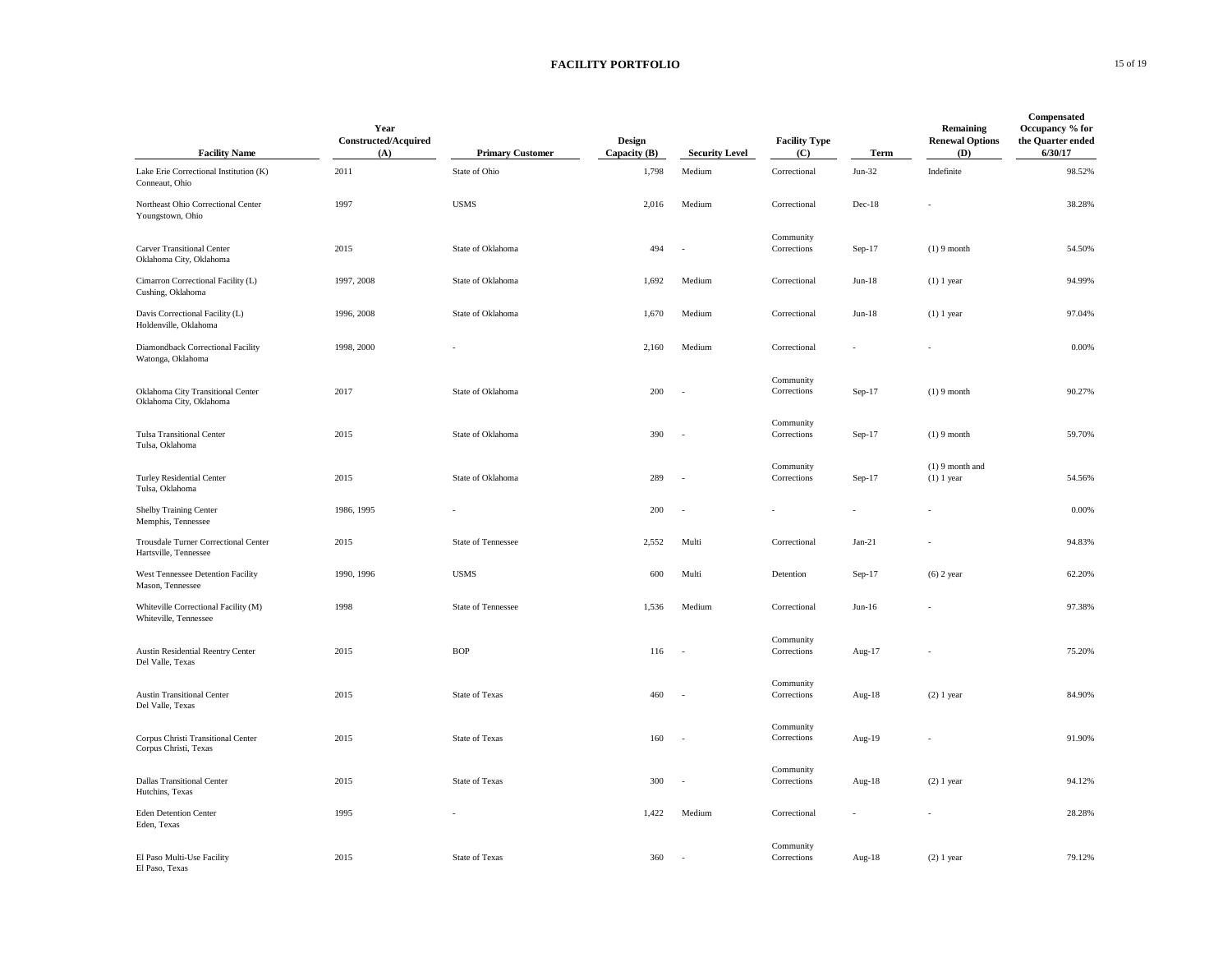### **FACILITY PORTFOLIO** 16 of 19

| <b>Facility Name</b>                                                                            | Year<br>Constructed/Acquired<br>(A) | <b>Primary Customer</b> | <b>Design</b><br>Capacity (B) | <b>Security Level</b> | <b>Facility Type</b><br>(C) | Term     | Remaining<br><b>Renewal Options</b><br>(D) | Compensated<br>Occupancy % for<br>the Quarter ended<br>6/30/17 |
|-------------------------------------------------------------------------------------------------|-------------------------------------|-------------------------|-------------------------------|-----------------------|-----------------------------|----------|--------------------------------------------|----------------------------------------------------------------|
| El Paso Transitional Center<br>El Paso, Texas                                                   | 2015                                | State of Texas          | 224                           | ÷.                    | Community<br>Corrections    | Aug-18   | $(2)$ 1 year                               | 82.62%                                                         |
| Fort Worth Transitional Center<br>Fort Worth, Texas                                             | 2015                                | <b>State of Texas</b>   | 248                           | $\sim$                | Community<br>Corrections    | Aug-18   | $(2)$ 1 year                               | 73.82%                                                         |
| <b>Houston Processing Center</b><br>Houston, Texas                                              | 1984, 2005                          | ICE                     | 1,000                         | Medium                | Detention                   | Apr-18   | $(5)$ 2 month                              | 89.10%                                                         |
| <b>Laredo Processing Center</b><br>Laredo, Texas                                                | 1985, 1990                          | ICE                     | 258                           | Minimum/<br>Medium    | Detention                   | $Jun-18$ |                                            | 112.51%                                                        |
| South Texas Family Residential Center<br>Dilley, Texas                                          | 2014                                | ICE                     | 2,400                         |                       | Residential                 | $Sep-21$ |                                            | 100.00%                                                        |
| T. Don Hutto Residential Center<br>Taylor, Texas                                                | 1997                                | ICE                     | 512                           | Medium                | Detention                   | $Jan-20$ | Indefinite                                 | 93.63%                                                         |
| Webb County Detention Center<br>Laredo, Texas                                                   | 1998                                | <b>USMS</b>             | 480                           | Medium                | Detention                   | Nov-17   |                                            | 49.76%                                                         |
| Cheyenne Transitional Center<br>Cheyenne, Wyoming                                               | 2015                                | State of Wyoming        | 116                           |                       | Community<br>Corrections    | $Jun-18$ | Indefinite                                 | 77.88%                                                         |
| Total design capacity for Owned and Managed Facilities (66 Owned and Managed Facilities)        |                                     |                         | 68,764                        |                       |                             |          |                                            | 76.2%                                                          |
| <b>Managed Only Facilities:</b>                                                                 |                                     |                         |                               |                       |                             |          |                                            |                                                                |
| Citrus County Detention Facility<br>Lecanto, Florida                                            | 1992, 2007                          | Citrus County, FL       | 760                           | Multi                 | Detention                   | $Sep-20$ | Indefinite                                 | 76.22%                                                         |
| Lake City Correctional Facility<br>Lake City, Florida                                           | 1997, 2005                          | State of Florida        | 893                           | Medium                | Correctional                | $Jun-18$ | Indefinite                                 | 98.62%                                                         |
| Marion County Jail<br>Indianapolis, Indiana                                                     | 1997, 2005                          | Marion County, IN       | 1,030                         | Multi                 | Detention                   | Dec-27   |                                            | 116.05%                                                        |
| Hardeman County Correctional Facility<br>Whiteville, Tennessee                                  | 1997                                | State of Tennessee      | 2,016                         | Medium                | Correctional                | May-18   |                                            | 97.67%                                                         |
| Metro-Davidson County Detention Facility<br>Nashville, Tennessee                                | 1992, 1995, 2011                    | Davidson County, TN     | 1,348                         | Multi                 | Detention                   | $Jan-20$ |                                            | 76.82%                                                         |
| <b>Silverdale Facilities</b><br>Chattanooga, Tennessee                                          | 1985, 1997, 1998,<br>2005, 2008     | Hamilton County, TN     | 1,046                         | Multi                 | Detention                   | Aug-17   |                                            | 92.29%                                                         |
| South Central Correctional Center<br>Clifton, Tennessee                                         | 1992, 1994, 1995,<br>2005           | State of Tennessee      | 1,676                         | Medium                | Correctional                | $Jun-18$ |                                            | 96.63%                                                         |
| Bradshaw State Jail (N)<br>Henderson, Texas                                                     | 1995                                | State of Texas          | 1,980                         | Minimum/<br>Medium    | Correctional                | Aug-17   |                                            | 96.68%                                                         |
| Lindsey State Jail (N)<br>Jacksboro, Texas                                                      | 1995                                | State of Texas          | 1,031                         | Minimum/<br>Medium    | Correctional                | Aug-17   |                                            | 93.69%                                                         |
| Willacy State Jail (N)<br>Raymondville, Texas                                                   | 1995                                | State of Texas          | 1,069                         | Minimum/<br>Medium    | Correctional                | Aug-17   |                                            | 98.76%                                                         |
| Total design capacity for Managed Only Facilities (10 Managed Only Facilities)                  |                                     |                         | 12,849                        |                       |                             |          |                                            | 93.0%                                                          |
| Total design capacity for All Owned and Managed and Managed Only Facilities as of June 30, 2017 |                                     |                         | 81,613                        |                       |                             |          |                                            | 79.0%                                                          |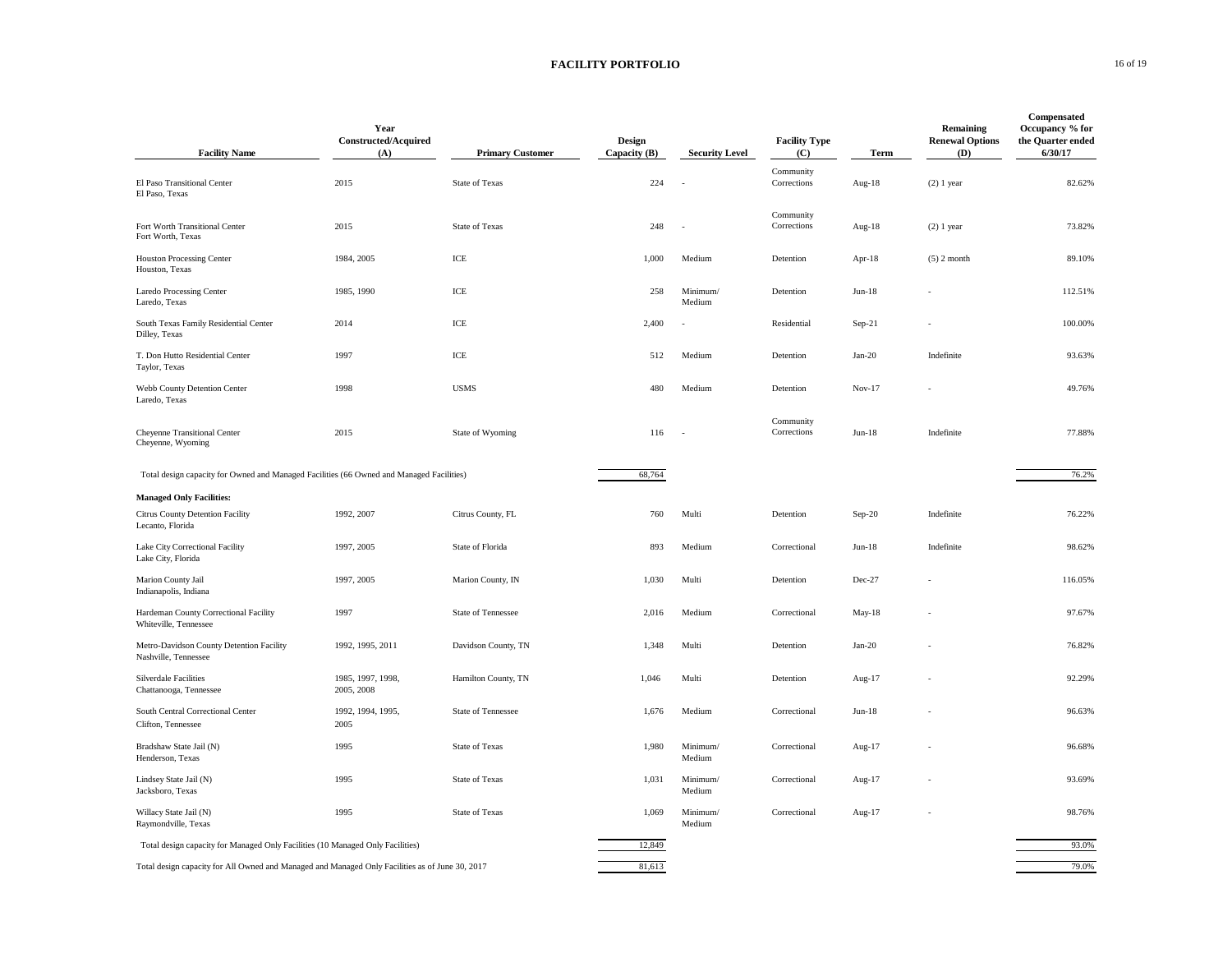## **FACILITY PORTFOLIO** 17 of 19

| <b>Facility Name</b>                                                         | Year<br><b>Constructed/Acquired</b><br>(A) | <b>Primary Customer</b>            | <b>Design</b><br>Capacity (B) | <b>Security Level</b> | <b>Facility Type</b><br>(C) | Term     | Remaining<br><b>Renewal Options</b><br>(D) | Compensated<br>Occupancy % for<br>the Quarter ended<br>6/30/17 |
|------------------------------------------------------------------------------|--------------------------------------------|------------------------------------|-------------------------------|-----------------------|-----------------------------|----------|--------------------------------------------|----------------------------------------------------------------|
| <b>Leased Facilities:</b>                                                    |                                            |                                    |                               |                       |                             |          |                                            |                                                                |
| California City Correctional Center<br>California City, California           | 1999                                       | <b>CDCR</b>                        | 2,560                         | Medium                | Correctional                | $Nov-20$ | Indefinite                                 | 100.00%                                                        |
| Long Beach Community Corrections Center<br>Long Beach, California            | 2016                                       | <b>Community Education Centers</b> | 112                           | $\sim$                | Community<br>Corrections    | $Jun-20$ | $(1)$ 5 year                               | 100.00%                                                        |
| Stockton Female Community Corrections Facility<br>Stockton, California       | 2017                                       | WestCare California, Inc.          | 100                           |                       | Community<br>Corrections    | Apr-21   | $(1)$ 5 year                               | 100.00%                                                        |
| North Fork Correctional Facility<br>Sayre, Oklahoma                          | 1998, 2007                                 | State of Oklahoma                  | 2,400                         | Medium                | Correctional                | $Jul-21$ | Indefinite                                 | 100.00%                                                        |
| <b>Broad Street Residential Reentry Center</b><br>Philadelphia, Pennsylvania | 2015                                       | <b>Community Education Centers</b> | 150                           | $\sim$                | Community<br>Corrections    | $Jul-19$ | $(4)$ 5 year                               | 100.00%                                                        |
| <b>Chester Residential Reentry Center</b><br>Chester, Pennsylvania           | 2015                                       | <b>Community Education Centers</b> | 135                           | $\sim$                | Community<br>Corrections    | $Jul-19$ | $(4)$ 5 year                               | 100.00%                                                        |
| Roth Hall Residential Reentry Center<br>Philadelphia, Pennsylvania           | 2015                                       | <b>Community Education Centers</b> | 160                           | $\sim$                | Community<br>Corrections    | Jul-19   | $(4)$ 5 year                               | 100.00%                                                        |
| Walker Hall Residential Reentry Center<br>Philadelphia, Pennsylvania         | 2015                                       | <b>Community Education Centers</b> | 160                           | $\sim$                | Community<br>Corrections    | $Jul-19$ | $(4)$ 5 year                               | 100.00%                                                        |
| Total design capacity for Leased Facilities (8 Facilities)                   |                                            |                                    | 5,777                         |                       |                             |          |                                            | 100.0%                                                         |
| <b>Total Portfolio (84 Facilities)</b>                                       |                                            |                                    | 87,390                        |                       |                             |          |                                            | 80.4%                                                          |
| <b>Less Idle Facilities: (10 Facilities)</b>                                 |                                            |                                    | (10, 160)                     |                       |                             |          |                                            | 0.0%                                                           |
| <b>Total Portfolio, Excluding Idle Facilities</b>                            |                                            |                                    | 77,230                        |                       |                             |          |                                            | 90.3%                                                          |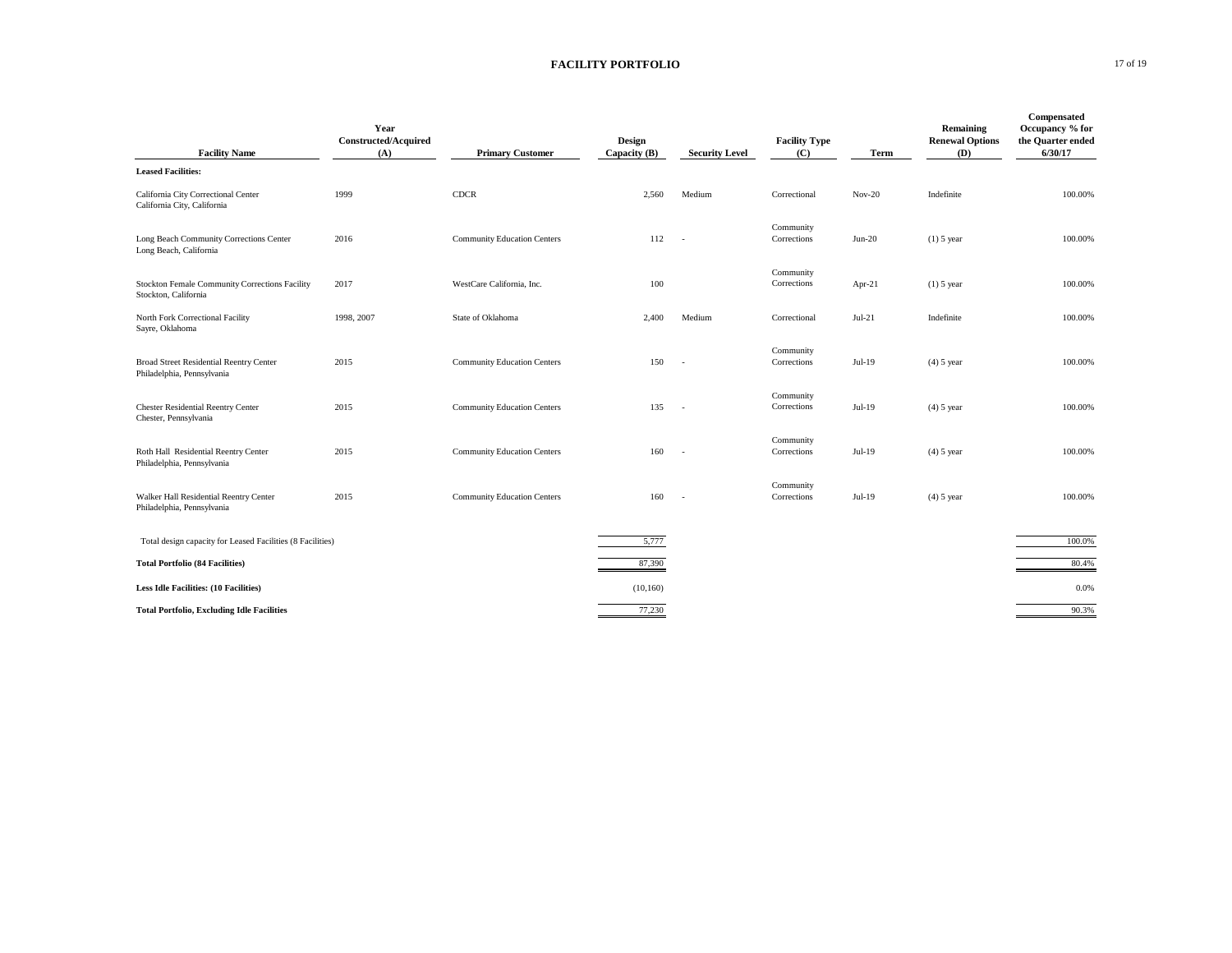#### **FACILITY PORTFOLIO** 18 of 19

|                      |                             |                         |              |                       |                      |      |                        | Compensated       |
|----------------------|-----------------------------|-------------------------|--------------|-----------------------|----------------------|------|------------------------|-------------------|
|                      | Year                        |                         |              |                       |                      |      | Remaining              | Occupancy % for   |
|                      | <b>Constructed/Acquired</b> |                         | Design       |                       | <b>Facility Type</b> |      | <b>Renewal Options</b> | the Quarter ended |
| <b>Facility Name</b> |                             | <b>Primary Customer</b> | Capacity (B) | <b>Security Level</b> | (C)                  | Term | (D)                    | 6/30/17           |

(A) The year constructed/acquired represents the initial date of acquisition or completion of construction of the facility, as well as significant additions to the facility that occurred at a later date.

offender cared for at the facility paid by the corresponding contracting governmental entity. (B) Design capacity measures the number of beds, and accordingly, the number of offenders each facility is designed to accommodate. Facilities housing detainees on a short-term basis may exceed the original intended design capacity due to the lower level of services required by detainees in custody for a brief period. From time to time, we may evaluate the design capacity of our facilities based on the customers using the facilities, and the reconfigure space with minimal capital outlays. We believe design capacity is an appropriate measure for evaluating our operations, because the revenue generated by each facility is based on a per diem or monthly rate per

was determined by the relative size of offender populations in a particular facility on June 30, 2017. If, for example, a 1,000-bed facility housed 900 adult offenders with sentences in excess of one year and 100 pre-trial are assigned may change from time to time. detainees, the primary functional category to which it would be assigned would be that of correction facilities and not detention facilities. It should be understood that the primary functional category to which multi-user (C) We manage numerous facilities that have more than a single function (i.e., housing both long-term sentenced adult prisoners and pre-trial detainees). The primary functional categories into which facility types are iden

(D) Remaining renewal options represents the number of renewal options, if applicable, and the remaining term of each option renewal.

(E) For operational efficiency and reporting purposes, during the second quarter of 2017, we combined our Central Arizona Detention Center and our Florence Correctional Center, two adjacent facilities, into one complex.

(F) Pursuant to the terms of a contract awarded by the state of Arizona in September 2012, the state of Arizona has an option to purchase the Red Rock facility at any time during the term of the contract, including extensi amortization schedule starting with the fair market value and decreasing evenly to zero over the twenty year term.

defined, or fair market value at any time during the term of the contract between us and the GDOC. (G) The facility is subject to a purchase option held by the Georgia Department of Corrections, or GDOC, which grants the GDOC the right to purchase the facility for the lesser of the facility's depreciated book value, as

(H) The facility is subject to a deed of conveyance with the city of Wheelwright, KY which includes provisions that would allow assumption of ownership by the city of Wheelwright under the following occurrences: (1) we cea facility for more than two years, (2) our failure to maintain at least one employee for a period of sixty consecutive days, or (3) a conversion to a maximum security facility based upon classification by the Kentucky Corre entered into an agreement with the city of Wheelwright that extends the reversion through July 31, 2018, in exchange for \$20,000 per month or until we resume operations, as defined in the agreement.

(I) The facility is subject to a purchase option held by the Tallahatchie County Correctional Authority which grants Tallahatchie County Correctional Authority the right to purchase the facility at any time during the cont

fourth quarter of 2007. at a price generally equal to the cost of the premises less an allowance for amortization originally over a 20 year period. The amortization period was extended through 2050 in connection with an expansion completed during

state of Montana. (J) The State of Montana has an option to purchase the facility generally at any time during the term of the contract with us at fair market value less the sum of a pre-determined portion of per-dien payments made to us by

(K) The state of Ohio has the irrevocable right to repurchase the facility before we may resell the facility to a third party, or if we become insolvent or are unable to meet our obligations under the management contract w price generally equal to the fair market value, as defined in the Real Estate Purchase Agreement.

(L) The facility is subject to a purchase option held by the Oklahoma Department of Corrections, or ODC, which grants the ODC the right to purchase the facility at its fair market value at any time.

(M) The state of Tennessee has the option to purchase the facility in the event of our bankruptcy, or upon an operational or financial breach, as defined, at a price equal to the book value, as defined.

(N) During the third quarter of 2017, the Texas Department of Criminal Justice notified us that it selected other operators for the management of these facilities upon expiration of the contracts. Accordingly, we expect to operators during the third quarter of 2017.